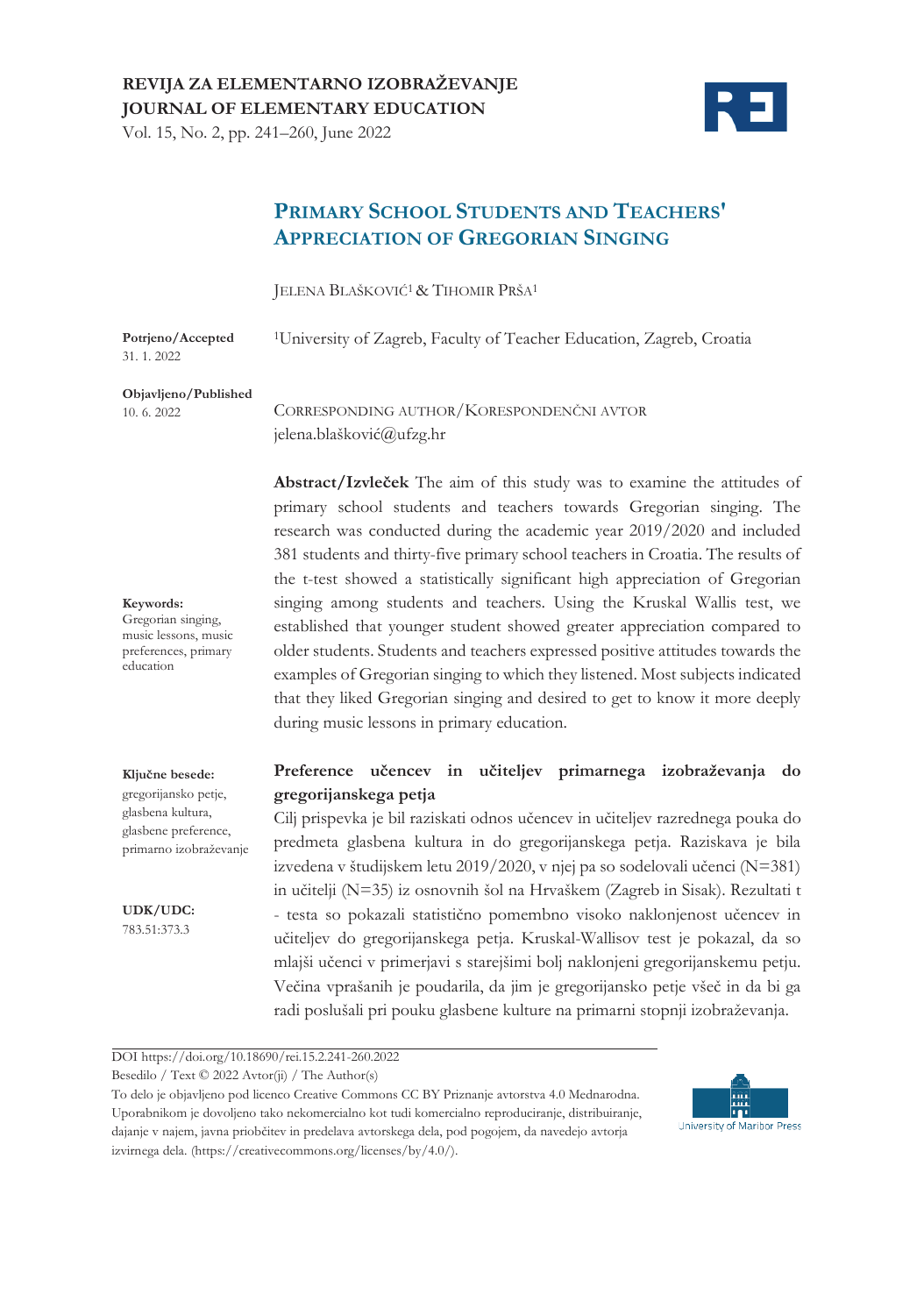# **Uvod**

Music is a part of people's everyday lives. An individual experiences music subjectively, which is related to "individual aptitudes, taste, aesthetic attitude, musical upbringing and psychological constitution" (Supičić, 2006, p. 247). Listening to music creates an emotional reaction in the listener, for which the music itself partly acts as a stimulus. Schäfer (2008) stresses that preferences are shaped by the power of musical stimulus, incentive, and affect. Preference connotes giving an advantage to something, showing greater inclination (Klaić, 1985). In music, preference represents the basic affective reaction and appears in appraisal as liking or disliking (Dobrota and Reić Ercegovac, 2012; 2016). "As mostly music of medium potential is preferred, the degree of incentive gradually diminishes towards the extremes of motivational potential" (Berlyne, 1974, stated in Dobrota and Reić Ercegovac, 2016). In the assessment of liking, preferences are short-term and are characterised by type and power. The type of preference constitutes the kind/style for which the individual has the greatest inclination, while power relates to the degree of liking for certain musical genres (Schäfer, 2008). Because music intertwines cultural and social relationships, Hallam (2006) sees it as a genuinely human construct. Dobrota and Tomić - Ferić (2006) feel that, besides including social and cultural factors, the crucial element in forming preferences lies in individual factors, music itself and the situation in which we listen to it. Those preferences of a more permanent disposition constitute musical taste (Dobrota, 2012; Dobrota and Ćurković 2006; Dobrota and Reić Ercegovac, 2016; Mirković-Radoš, 1996). Many studies have shown that musical preferences are influenced by several factors. These include socio-demographic factors (Bunič, 2013; Dobrota, 2008; Reić Ercegovac and Dobrota, 2011), peers (Schäfer, 2008; Selfhout, Branje, ter Bogt and Meeus, 2009), media and free time (Bunič, 2013; Dobrota, 2008; North and Hargreaves, 2007; Szubertowska, 2005), family (Hirano, 2010; Szubertowska, 2005) and education (Bunič, 2013; Dobrota, 2008; Dobrota and Reić Ercegovac, 2009; Droe, 2008; Szubertowska, 2005). Numerous studies show that musical preferences are also influenced by personality traits (Kemp, 1996; Nater, Krebs and Ehlert, 2005; Pearson and Dollinger, 2004; Perkins, 2008; Popović 2006; Rawling and Leow, 2008; Rawlings, Hodge, Sheer and Dempsey, 1995; Reić Ercegovac and Dobrota, 2011; Rentfrow and Gosling, 2003; Schäfer, 2008; Schwartz and Fouts, 2003; Sigg, 2009,) and the identity of an individual (Chamarro-Permuzic and Furnham, 2007; Choen,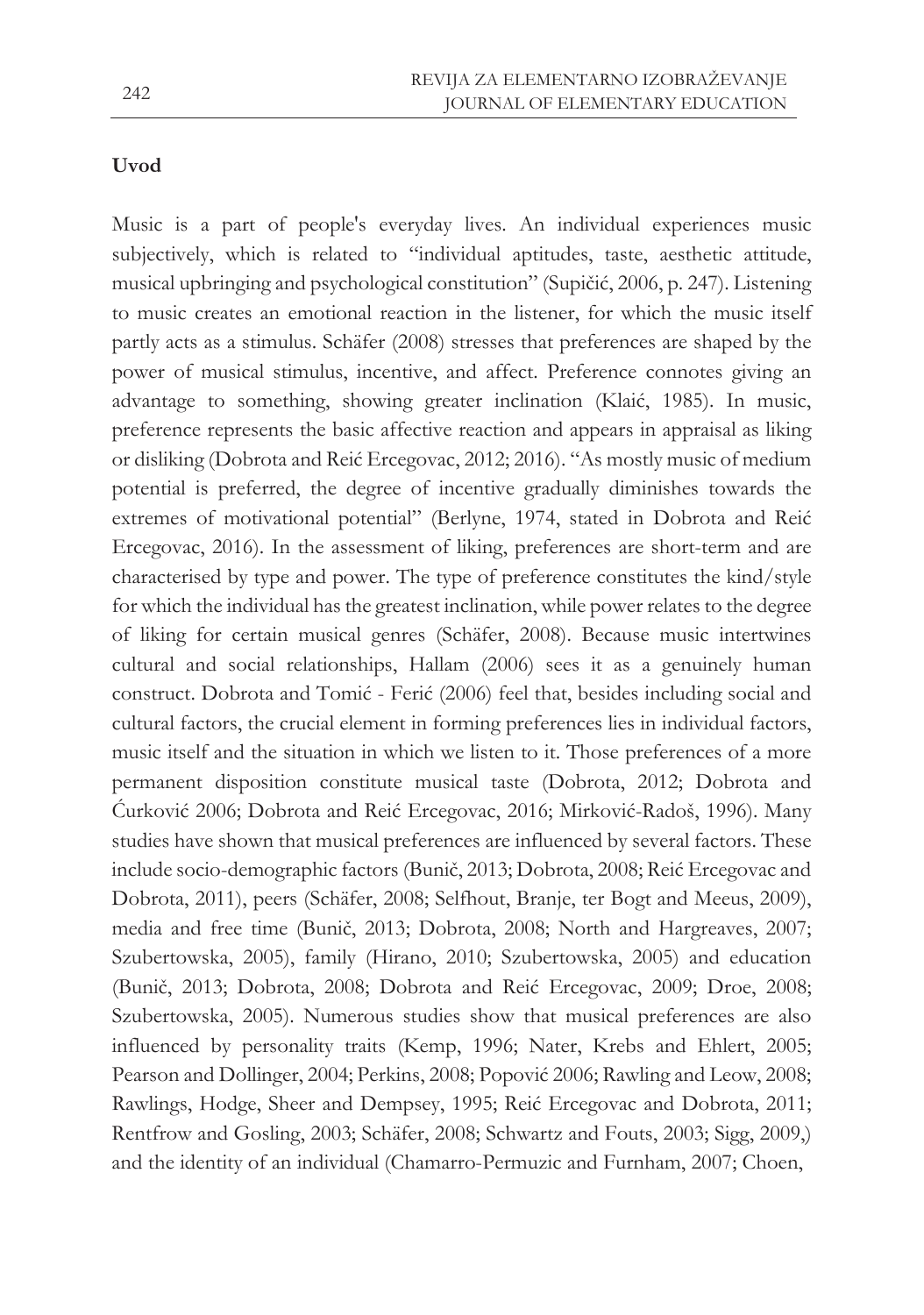1991; Firth, 1996; Hargreaves, Miell and Macdonald, 2002; Hudson, 2006; Lundberg, 2010; Rice, 2007).

## *Link between education and musical preferences*

Throughout formal education, teachers who of the school subject music influence the development of children's musical taste. Droe's (2008) research has shown that teacher's acceptance of their musical taste is important for children. Approval has a powerful influence on students' behaviour and their musical preferences. Bunič (2013) states that additional musical education (music schools, private singing lessons, playing an instrument, and choir practice) has a positive influence on the popularity of more complex musical types such as classical music, jazz, film music, soul, funk, blues, ethno and church music. Blašković's research (2015) has also found that preschool education students with traditional courses in musical education show greater inclination for more complex musical genres (classical music, jazz, film music, soul, funk, blues, and church music).

Dobrota (2008) stresses that music education during general schooling influences a heightened aptitude for classical music. Dobrota and Reić Ercegovec (2009) conclude that musical taste can be nourished and directed toward classical music through music education and the process of maturation. Szubertowska (2005) feels that family and colleagues are the most important source of music culture for young people because there is a positive correlation between them. Competent and interested teachers, as well as positive results from learning music, also influence the shape of musical preferences.

Because of education's positive influence on shaping children's musical taste, music lessons should include diverse content from the history of music. According to Blašković and Prša's (2017) research, Gregorian singing is not included in music teaching in primary education in the Republic of Croatia. Since Gregorian singing is considered a foundation of the Western-European musical heritage (Challey, 2006; Koprek, 2013), it should be included in primary students' musical education. According to the *National Curriculum* of the Ministry of Science and Education (2013) of the Republic of Croatia, listening is an obligatory component in lessons, which need to acquaint students with all forms of music. "The goal of music teaching in schools for general education is to introduce students to musical culture, familiarise them with basic elements of musical language, develop musical creativity, establish and acquire value standards for (critical and aesthetic) evaluation of music" (p. 79).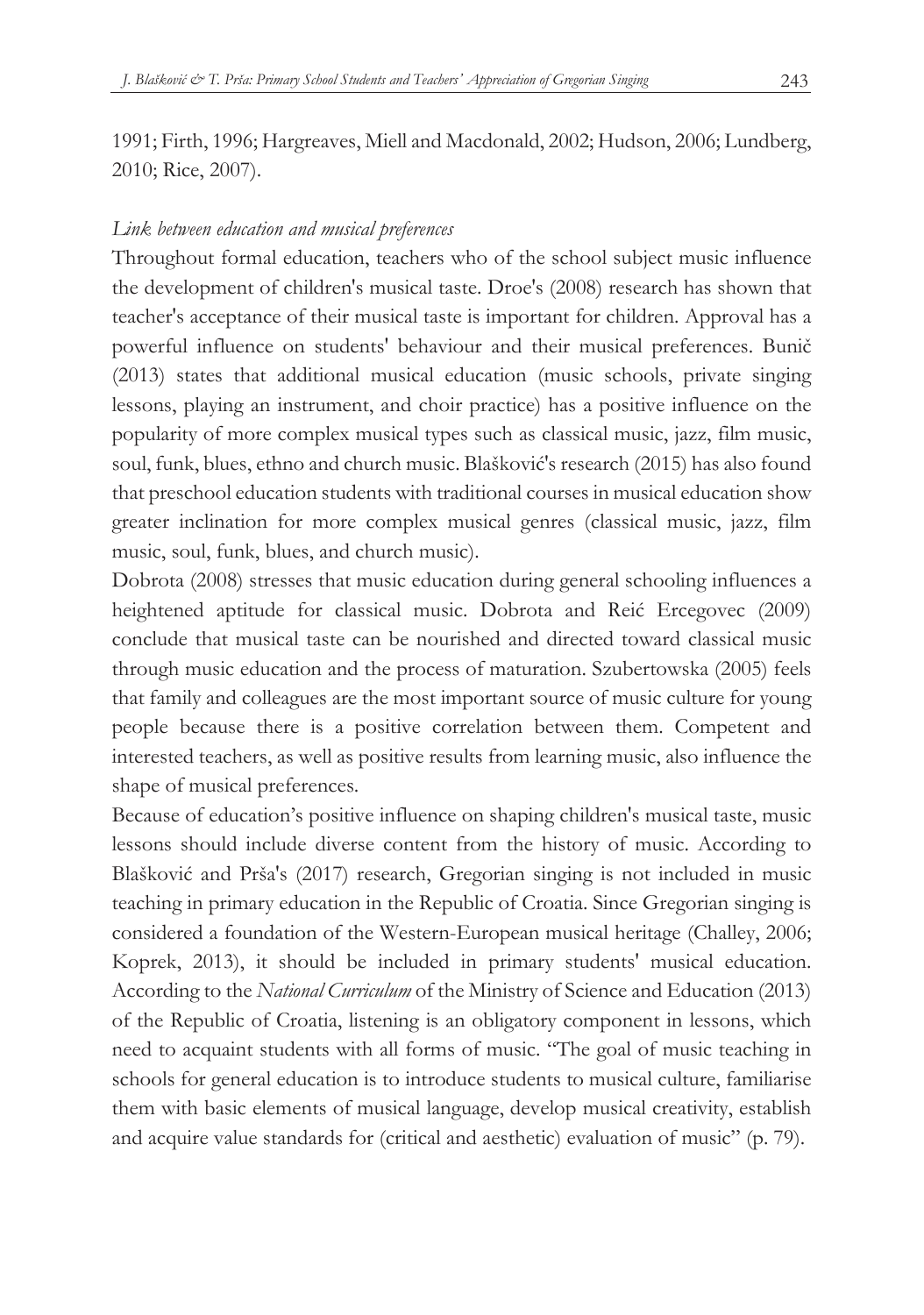## *The structure of the Gregorian chant*

"The Roman chorale is unison singing of the Catholic liturgy. It sprang from the liturgy and has been developing in it since the earliest days of Christianity. It can be sung in a choir (a singing choir or the people's choir) or solo (when a priest or a cantor sings) "(Tomašić, 1967, p. 1). Etymologically speaking, the name *chorale* comes from the Latin term *cantus choralis,* and it stands for choral singing. The expression is related to the practice of official church singers singing chorales. The structure of Gregorian chorale is vocal in its nature (Koprek, 2013; Martinjak, 2005; Tkalec, 2008; Tomašić, 1967). Gregorian chants are characterised by a specific musical structure, comprising melody, free rhythm in close connection with the text, and modality.

According to Brelet (1974), melody is the "creation of voice and the immediate expression of the act of consciousness itself and its inner dwellings . . . Melody is something unique: the immediate eminence of profound composer's singularity" *(*quoted in Supičić, 2006, p. 132). This is precisely the area in which the syntax, semantics and aesthetics of Gregorian melody lies. Gregorian singing, with its melodic structure, reflects the power and the semantic fulness of words (Koprek, 2006). With its syntax and semantics, it is the perfect mediator between feeling and reason. Texts are taken from the Latin Bible and are in prose, so Gregorian singing is often called "chanting" and not "music". It reflects the traits of *ritual incantation*  that are 'immanent' to the liturgy of the Roman Church (Koprek, 2008; 2013). Word stress is the foundation upon which metrics relies, i.e., chorale's rhythm. As such, it is mirrored in the free rhythm of binary and ternary alternations, which are in tune with the rhythmical ictus or accent (Martinjak, 2005). Koprek stresses that the "rhythm of Gregorian chant is enriched by the simple and natural melody of the accent, typical of the Latin language" (2013, p. 171).

An important characteristic of this music on the tonal plane is diatonic singing based on scales without chromatics, using only one semitone in the tetrachord (Martinjak, 1997).

The melodic structure of Gregorian chant comprises the modal system of eight old Church scales. The scales are divided into authentic and plagal, i.e., basic scales and those derived from basic scales. The latter begin one fourth lower and gain the prefix *hypo-* in the scale's name. Additionally, melodies of plagal modes are regularly of lesser volume than those in the authentic modes. Modal scales were created by adjusting old Greek scales to the theory of Gregorian chant in the Middle Ages.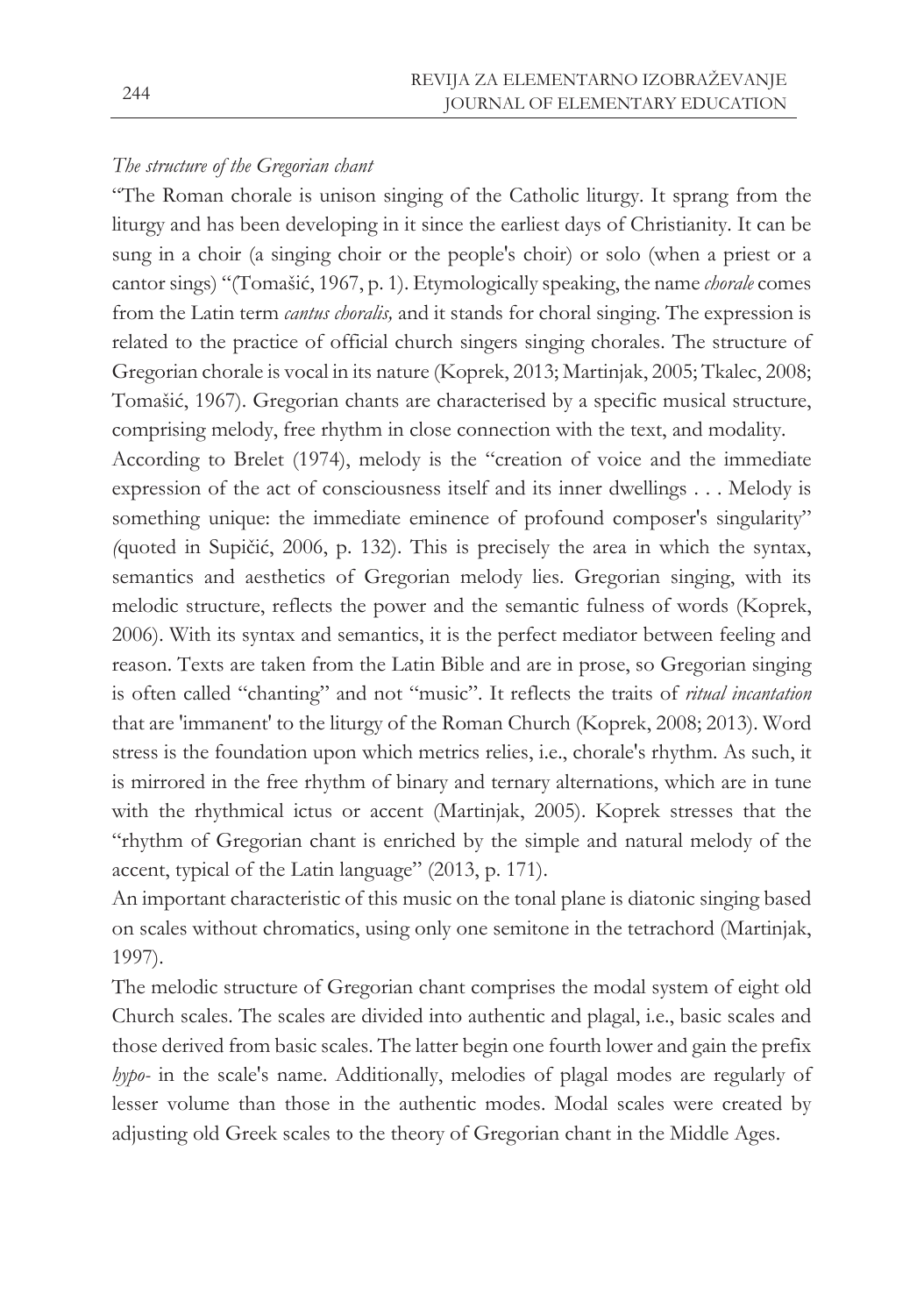Each scale in a Gregorian chorale is usually assigned a permanent ordinal number so that even scales are authentic and odd ones plagal: I Dorian (D-D), II Hypodorian (A-A), III Phrygian (E – E), IV Hypophrygian (B-B), V Lydian (F-F), VI Hypolydian (C-C), VII Myxolydian (G-G), and VIII Hypomixolydian (D-D). A shared characteristic of the pairs of authentic and plagal modes is the tonic note or *nota finalis.* According to modern views, understanding the modality of Gregorian melody is primarily related to finding the melodic structure of the whole single chant, in which concrete modal laws are then discovered, most commonly non-concurrent with the simple systematisation of the eight scales (Martinjak 2005).

Gregorian singing is not exclusively functional singing or ritual singing (Koprek, 2008), but also a work of art because it is founded on a symbolic-aesthetic concept2, which makes it susceptible to the "aesthetic and formal criteria of music art as such" (Žižić, 2007, p. 307). Porterfield (2014) stresses that "the chant is generally recognized as mother to the world's earliest surviving polyphony, and grandmother or more distant ancestor to many other instrumental and vocal repertoires" (p. 2).

This study aims to point out the specificity and importance of Gregorian singing not only in the liturgical context but also in educational contexts. All the relevant facts and particularities can certainly become material to arouses student interest and sharpen their listening sensibility and observational ability. The work examines the nature of primary education teachers and students' preferences in the field of Gregorian singing.

# **Methodology**

# *The research problem, goal, and hypotheses*

The research problem is derived from Gregorian singing's non-inclusion in the process of primary education music classes in the Republic of Croatia. The principal goal of this work is based on examining the level of primary school teachers and students' preferences in the field of Gregorian singing. The work additionally examined the attitudes of primary education students and teachers regarding the content of the school subject music. The research hypotheses are derived from the goal.

H1: It is assumed that primary education students will show a statistically significant high preference for Gregorian singing.

H2: It is assumed there is a statistically significant difference between the form of students and the level of preference for Gregorian singing.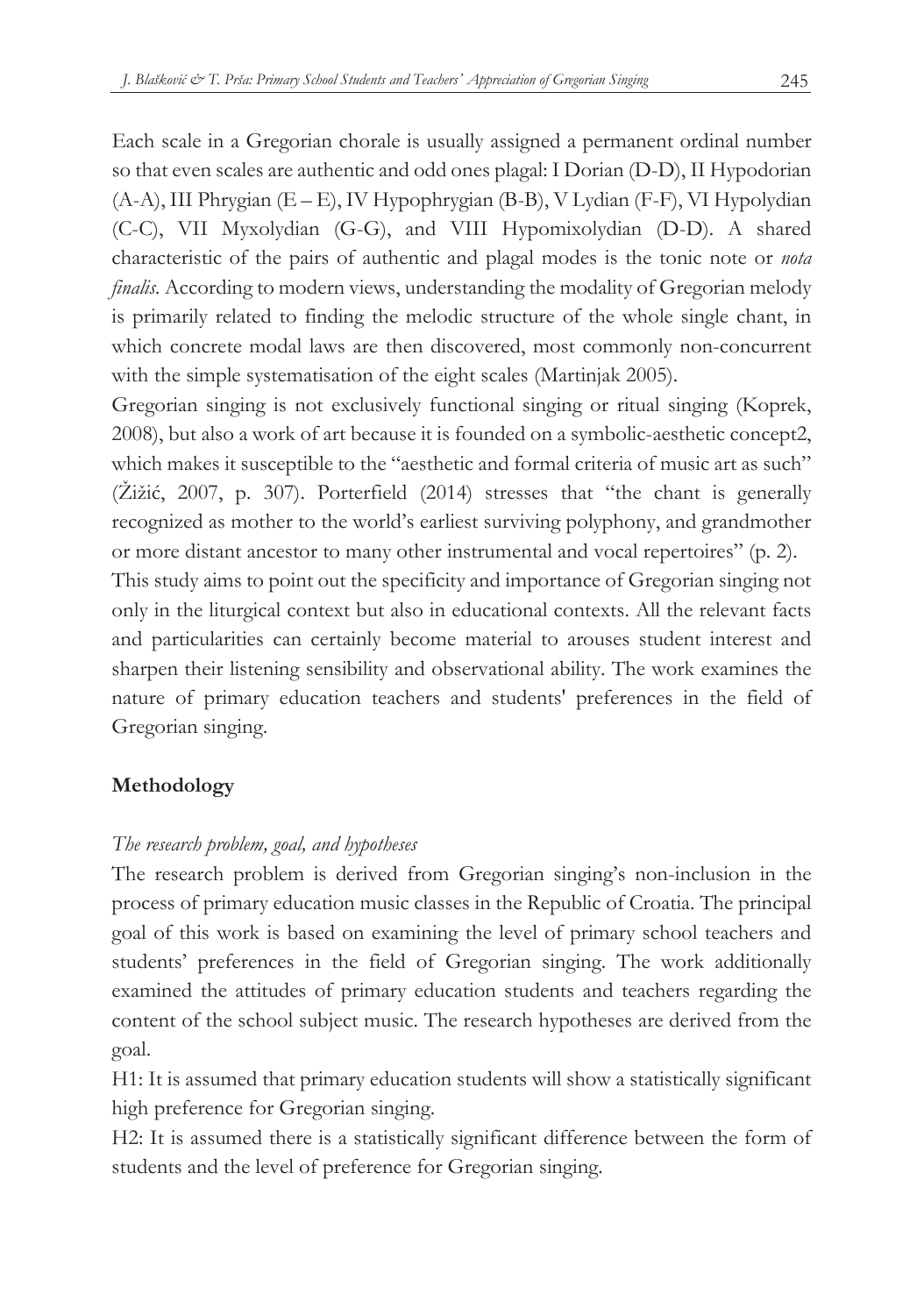H3: It is assumed that primary education teachers will display a statistically significant high preference for Gregorian singing.

H4: It is assumed there is a statistically significant difference between the length of service and teacher's positive appreciation of Gregorian singing.

# *Methodology*

The basic methodology is founded on the descriptive and causal non-experimental research method.

# *Sample*

Students from the first, second, third and fourth forms of primary school (N=381), and teachers (N=35) from primary schools in Croatia participated in the study. One hundred and ninety-nine boys (52.2%) and 182 girls (47.8%) were included in the study. Figure one shows students' distribution by school form.

Figure 1: Sample of subjects by school form (N=381)

| 1. form |    |      |    |      |       |      |    | 25,2% |      |      |
|---------|----|------|----|------|-------|------|----|-------|------|------|
| 2. form |    |      |    |      | 23,6% |      |    |       |      |      |
| 3. form |    |      |    |      |       |      |    | 25,2% |      |      |
| 4. form |    |      |    |      |       |      |    |       | 26 % |      |
|         | 22 | 22,5 | 23 | 23,5 | 24    | 24,5 | 25 | 25,5  | 26   | 26,5 |

The chart shows that most subjects are from the fourth form (26%), while the fewest students come from the second form (23.6%). Students from the first and third forms participated in equal numbers (25.2%).

Thirty-five primary education teachers participated in the study. Most teachers were female (97.1%), and 31.4% teach the first form, 28.6% teach the second, 28.6% the third and 14.3 of them teach the fourth form. Most teachers had a university degree (57.1%), 37.1% had a secondary education degree, 2.9% had a high-school degree, and 5.7% of the teachers were mentors, while only 2.9% of the subjects were teacher counsellors.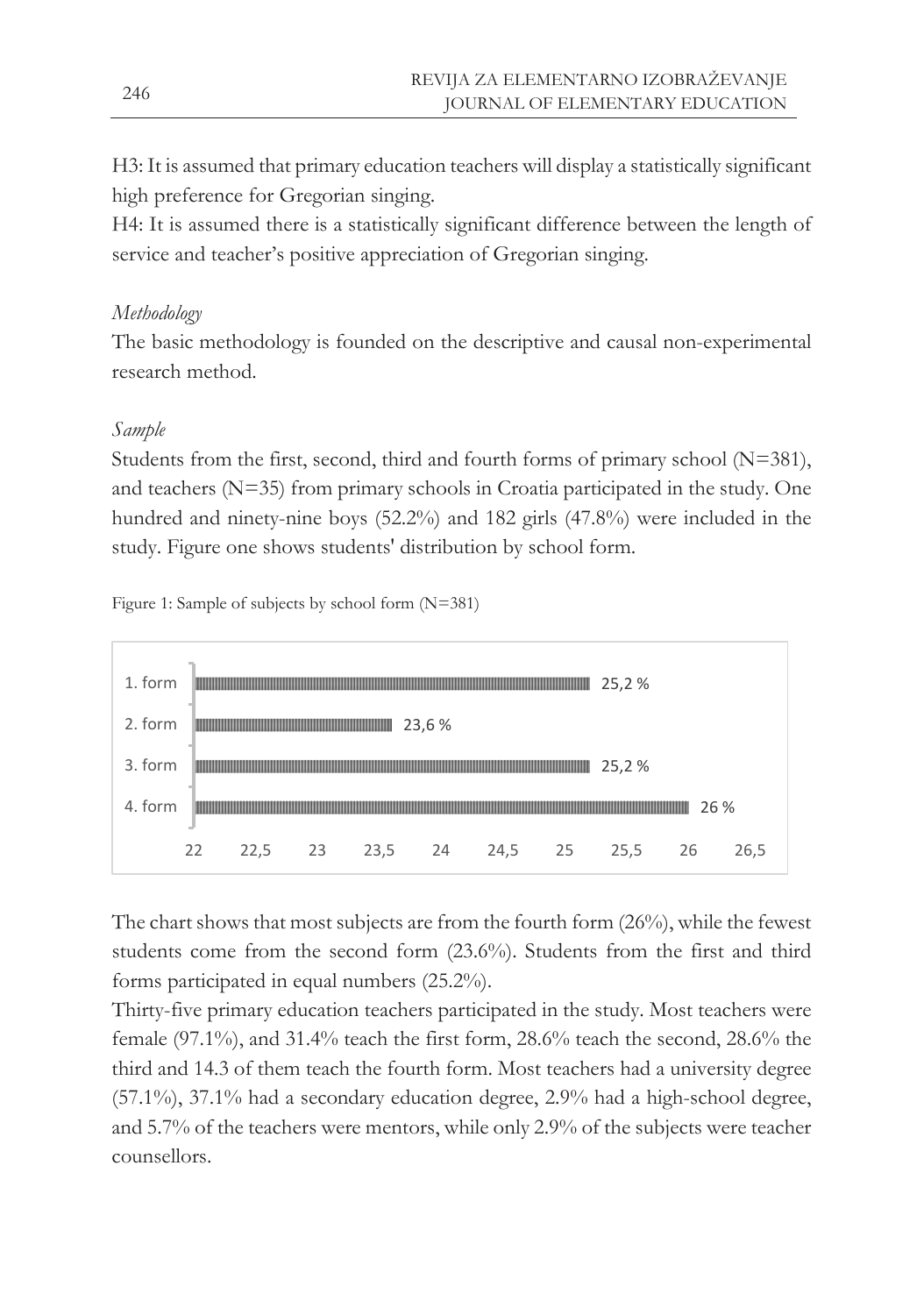Most teachers were older than 55  $(37.1\%)$ , 22.9% fell into the category from 46 to 55 years of age, and 34.2% were between 26 and 45. The fewest teachers were in the youngest age group, under 25 (5.7%). Moreover, 45.7% of them had 30 years of service, 20% had between 21 and 30 years, and 11.4% had between 11 and 20 years of service. 22.8% of the teacher participants had up to 10 years of service.

Of all the subjects, 54.3% of them taught music. In fourth form, music teaching is carried out by a subject teacher. If a subject teacher does not teach music, for justifiable reasons, then the primary education teacher does this.

### *Instrument*

The study used a questionnaire for students from the pilot research (Blašković and Prša, 2017), the validity of which was checked using the method of internal consistency of ordinal scale ( $\alpha$ =0.790). We gathered both objective data (gender, form level, and music content) and subjective data (opinions about certain phenomena). We used dichotomous questions and questions on a five-degree ordinal type scale. The questionnaire also had an auditory part with five examples of Gregorian singing, which the subjects appraised according to the five-degree scale of liking. Class teachers filled out a similar questionnaire. Additional questions were related to objective type data (age, years of service, level of education, professional qualifications) and subjective information (assessment of familiarity with the area of music). The questionnaire's calculated validity for teachers was acceptable ( $\alpha$ =0.939).

### *Data analysis and statistical methods*

The gathered data were processed in the Excel 2010 and SPSS 14.00 programmes. Descriptive statistics was used for the basic data analysis. For nominal and ordinal variables, we calculated the indicators stated in absolute (f) and relative frequency (%). For interval variables, arithmetic mean (M), mode (Mo), median (Md), standard deviation (SD) and the measures of normal distribution (kurtosis and skewness) were calculated. The statistical t-test and the nonparametric Kruskal Wallis test were used for verifying the hypotheses.

### *Research results for primary education students*

As a musical style, Gregorian singing belongs to the area of music listening in primary education. According to the *National Education Curriculum* of the Ministry of Science and Education of the Republic of Croatia (2013), other areas alongside listening are singing, playing an instrument and elements of musical creativity.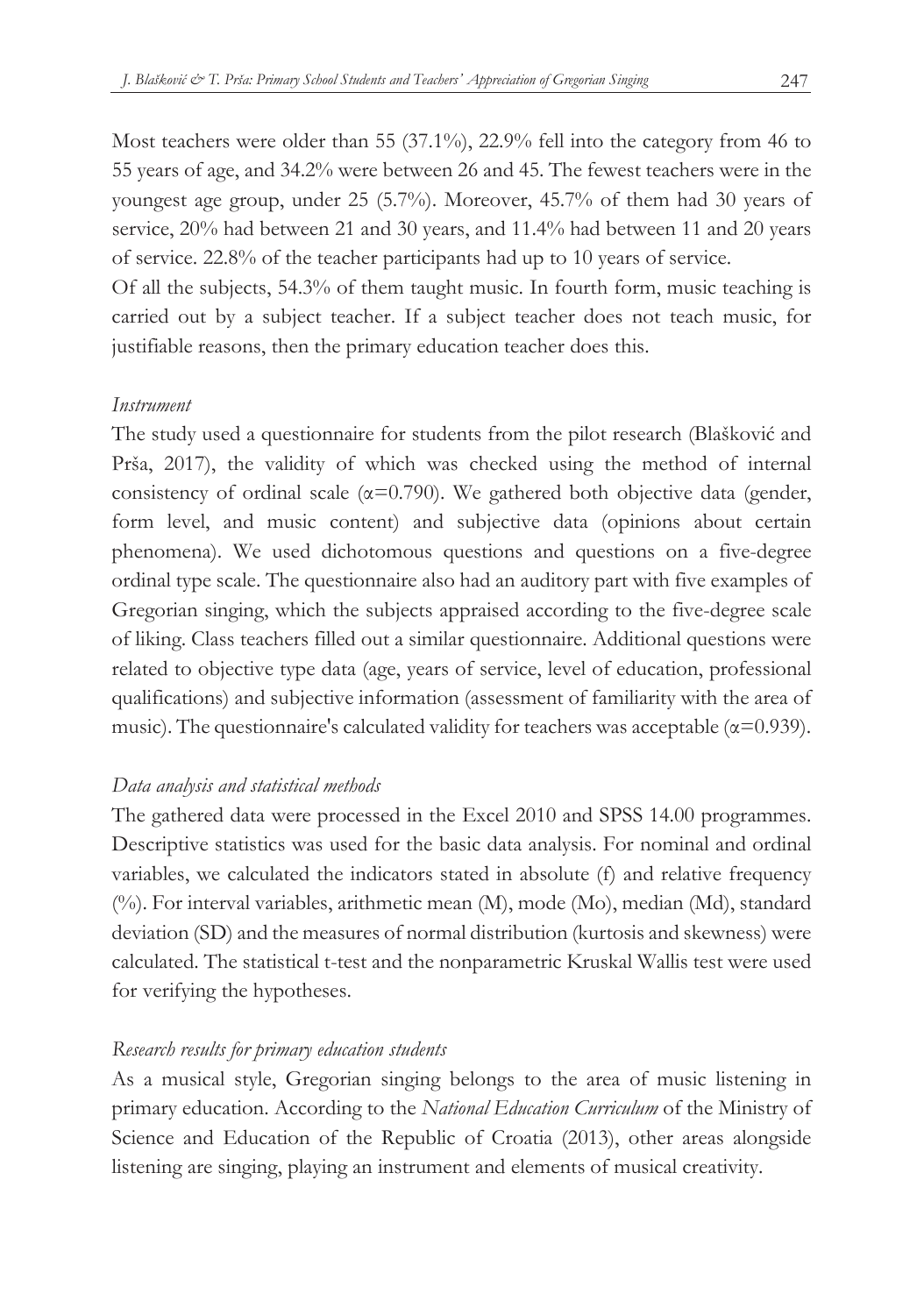As an important segment of education in schools of general education, the listening area should be structured so that students become acquainted with various musical styles. Supičić (2006) stresses that music is "usually experienced spontaneously at first, and then is reflected upon, when we try to understand it conceptually . . ." (p. 248). Becoming acquainted with a musical work methodologically in music lessons happens in several phases. Initial music listening is experiential, after which students articulate their impression, i.e., they determine the music's atmosphere and character. After the first listening, students pay attention to the tempo, performers, dynamics, and musical form (Dobrota, 2012; Šulentić Begić, 2010). The process of listening to musical works in music lessons in an organized way is called experiential-analytic listening (Borota, 2013).

This work focuses the centre of interest on the experiential moment regarding the samples of Gregorian singing heard by each respondent and the level at which they liked each sample.

The questionnaire had an auditory section in which students listened to five examples of Gregorian chant that was syllabic in character. They stated their appreciation on a five-degree scale (1- I dislike it completely to 5 - I completely like it). The results are displayed in Table 1.

|                              | N   |                | Min Max | м    |                | Md Mo | <b>SD</b> | Skewness Kurtosis |         |
|------------------------------|-----|----------------|---------|------|----------------|-------|-----------|-------------------|---------|
| Regina coeli                 | 381 | $\overline{1}$ | 5       | 3.78 | $\overline{4}$ | 5     | 1.27      | $-0.76$           | $-0.48$ |
| Lumen et revelationem        | 381 | $\overline{1}$ | 5       | 3.80 | $\overline{4}$ | 5.    | 1.31      | $-0.77$           | $-0.65$ |
| Ubi caritas                  | 381 | $\overline{1}$ | 5       | 3.91 | $\overline{4}$ | 5.    | 1.28      | $-0.93$           | $-0.32$ |
| Ave Regina coelorum          | 381 | - 1            | 5       | 4.01 | 5              | 5     | 1.27      | $-1.11$           | 0.07    |
| Victimae paschali laudes 381 |     | 1              | 5       | 4.19 | 5              | 5     | 1.27      | $-1.47$           | 0.83    |

Table 1: Primary education students' appreciation of Gregorian chants (N=381)

According to the results, primary education students like Gregorian singing. The full range of answers is covered. The mode for all the examples listened to is 5. The highest arithmetic mean appeared for the choral *Victimae paschali laudes* (M=4,19)*,* while the lowest is calculated for *Regina caeli* (M= 3,78). As a musical repertoire, Gregorian singing is not a programme frequently performed in Croatian schools, because there is no formal or official ensemble specialising exclusively in Gregorian singing. Only occasionally does it appear in a sacral group's programme and in the Catholic liturgy.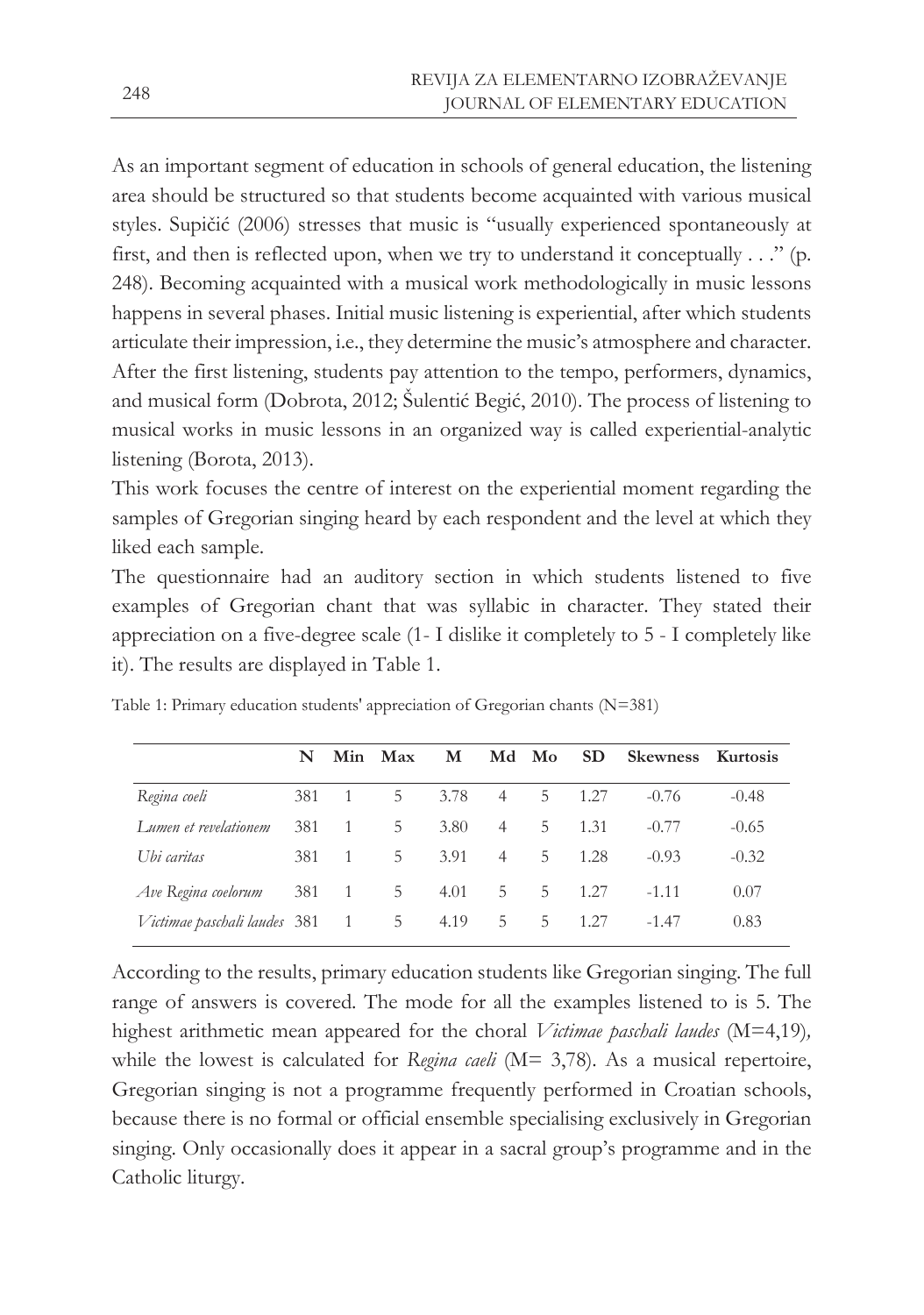Therefore, it is hardly surprising that more than half the subjects stated they had never heard Gregorian singing (62.2%). Most respondents declared they liked Gregorian singing or partly liked it (86.4%), while fewer stated they disliked this type of music (13.4%). These results are in accord with the desire to familiarise themselves with Gregorian singing. Sixty-three percent of the students responded positively to this question, while one-third did not want to know anything more about this type of music (34.9%).

The results of descriptive statistics show a high level of appreciation for Gregorian singing, and these results were additionally examined using the t-test.

H1: It is assumed that primary education students will show a statistically significant high appreciation for Gregorian singing.

|                          | t      | df  | p     | Mean<br><b>Difference</b> |       | 95% Confidence<br>Interval of the<br><b>Difference</b> |
|--------------------------|--------|-----|-------|---------------------------|-------|--------------------------------------------------------|
|                          |        |     |       |                           | Lower | Upper                                                  |
| Regina caeli             | 11.975 | 380 | 0,000 | 0.780                     | 0.65  | 0.91                                                   |
| Lumen et revelationem    | 11.903 | 380 | 0.000 | 0.801                     | 0.67  | 0.93                                                   |
| Ubi caritas              | 13.911 | 380 | 0.000 | 0.913                     | 0.78  | 1.04                                                   |
| Ave Regina coelorum      | 15.622 | 380 | 0.000 | 1.013                     | 0.89  | 1.14                                                   |
| Victimae paschali laudes | 18.283 | 380 | 0.000 | 1.192                     | 1.06  | 1.32                                                   |

Table 2: Student Appreciation of Gregorian singing (N=381)

\*\*  $p=0.01$ 

Using the t-test, we compared the means in one sample. We found statistical significance on all five samples of the Gregorian chants. The results *confirm* the hypothesis that primary education students would show high levels of appreciation for Gregorian singing.

Considering the positive inclinations expressed towards Gregorian singing, we continued to examine potential links between the children's' age, i.e., their school form and the degree of appreciation for Gregorian singing. A hypothesis was set:

H2: It is assumed there is a statistically significant difference between students' form levels and the level of appreciation for Gregorian singing.

We used the Kruskal Wallis test to examine the differences in the factors statistically (Table 3).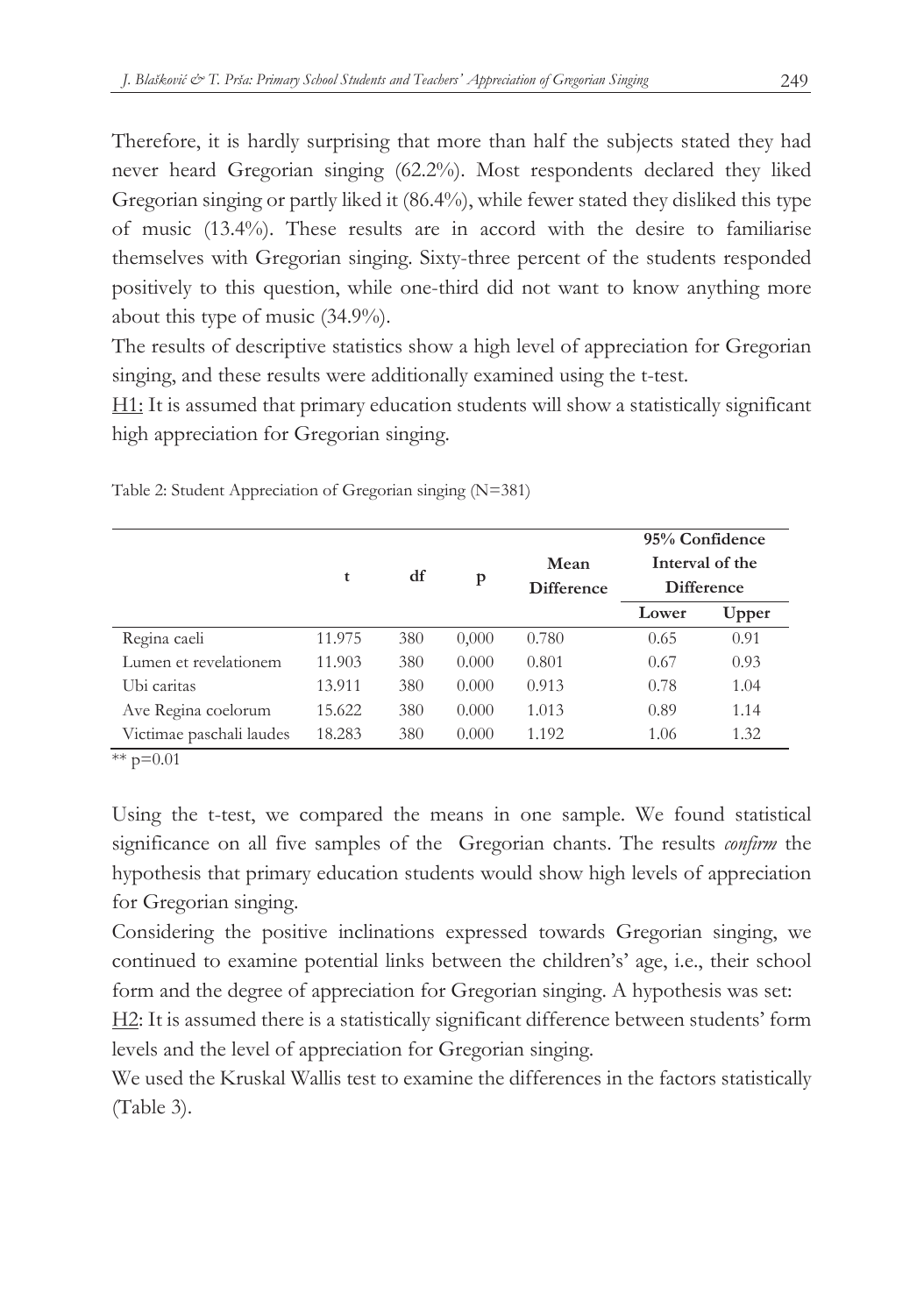|                             |        |             |                | Kruskal |       |
|-----------------------------|--------|-------------|----------------|---------|-------|
| Factor                      | Form   | $\mathbb N$ | $M_{\rm rank}$ | Wallis  | p     |
|                             |        |             |                | test    |       |
|                             | First  | 96          | 210.30         |         |       |
|                             | Second | 90          | 214.52         |         |       |
| Regina caeli                | Third  | 96          | 198.44         | 28.171  | 0.000 |
|                             | Fourth | 99          | 143.69         |         |       |
|                             | Total  | 381         |                |         |       |
|                             | First  | 96          | 222.53         |         |       |
|                             | Second | 90          | 206.19         |         |       |
| Lumen et revelationem       | Third  | 96          | 207.33         | 45.617  | 0.000 |
|                             | Fourth | 99          | 130.78         |         |       |
|                             | Total  | 381         |                |         |       |
|                             | First  | 96          | 220.46         |         |       |
| Ubi caritas                 | Second | 90          | 213.48         |         |       |
|                             | Third  | 96          | 202.29         | 46.439  | 0.000 |
|                             | Fourth | 99          | 131.05         |         |       |
|                             | Total  | 381         |                |         |       |
|                             | First  | 96          | 204.22         |         |       |
|                             | Second | 90          | 214.61         |         |       |
| Ave Regina coelorum         | Third  | 96          | 218.14         | 48.409  | 0.000 |
|                             | Fourth | 99          | 130.40         |         |       |
|                             | Total  | 381         |                |         |       |
|                             | First  | 96          | 208.73         |         |       |
|                             | Second | 90          | 208.89         |         |       |
| Victimae paschali<br>laudes | Third  | 96          | 207.73         | 36.135  | 0.000 |
|                             | Fourth | 99          | 141.32         |         |       |
|                             | Total  | 381         |                |         |       |

Table 3: The results of Kruskal Wallis test for differences between form levels and the degree of appreciation for Gregorian singing (N=381)

The results show a statistically significant difference between younger and older students by degree of appreciation for Gregorian singing. According to rank, students in the fourth form show the lowest degree of appreciation for Gregorian singing. First- and second-form students show a considerable appreciation for most of the samples they heard. Therefore, older students display a statistically significant lower degree of appreciation for the samples of Gregorian singing, which *confirms*  H2. De la Motte-Haber and Jehne's (1976) research proved that, as they get older, students become less susceptible to receiving varieties of music, while students in the first forms are least contaminated and therefore more receptive to different musical styles. Younger students are positively oriented to artistic music.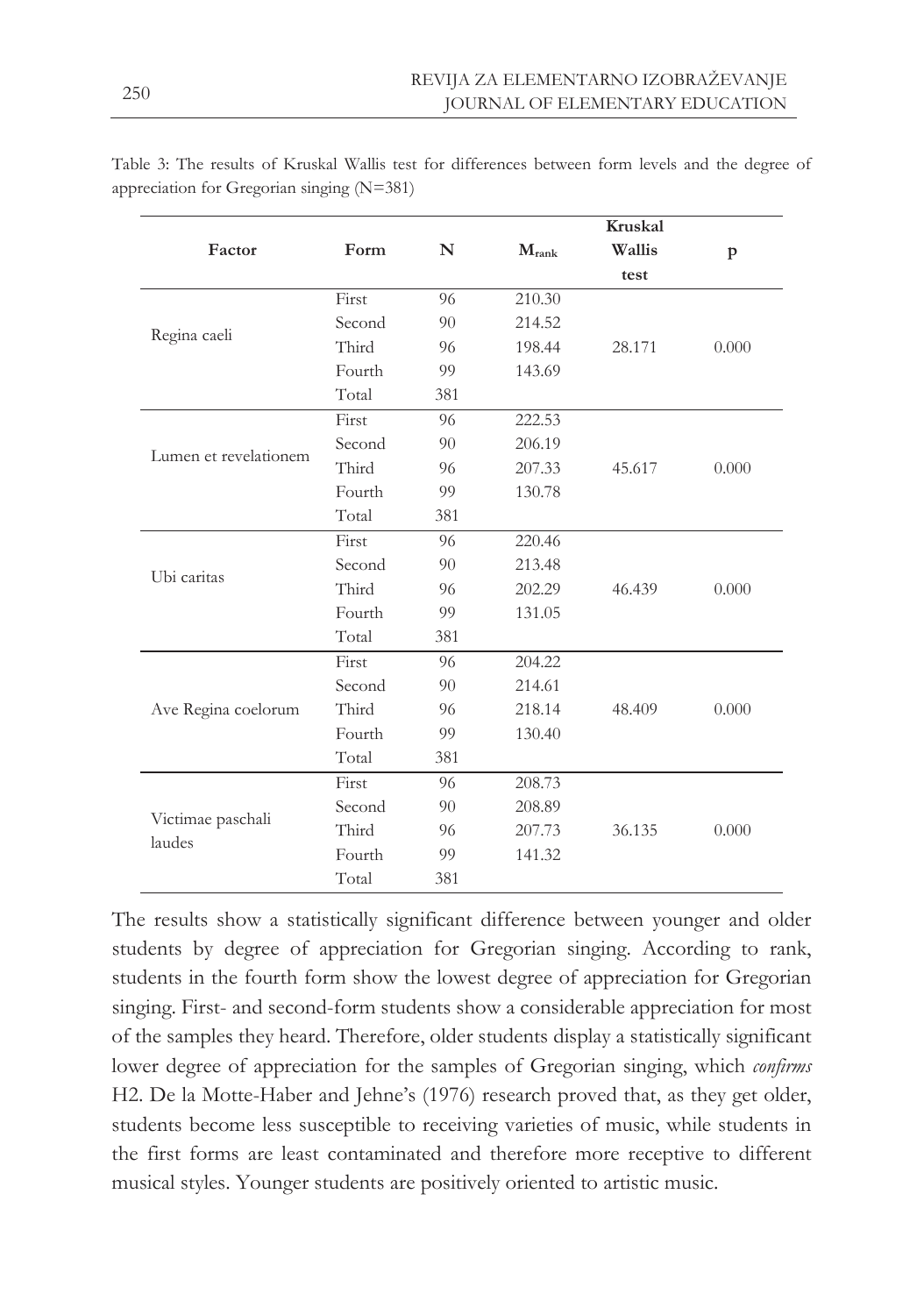This is also supported by Rojko (2012), who stresses that attitudes develop from early childhood "…which makes us think about the necessity of early musical education because, if we leave the formation of quality criteria to the media's influence, it can easily lead to unwanted fixations, as is already the case" (p. 89). The school's role in developing the culture of listening to music of artistic quality is crucial.

The value of music relates to its function, which encompasses the cultural, historical, and psychological (Blacking, 1992; Supičić, 2006). "The listener does not perceive the beauty of musical works through concepts and ideas, but through sensory sonority and musical matter experienced by hearing intuitively" (Supičić, 2006, p. 249). Since music has a temporal dimension and art is a part of the moment (Supičić, 2006), we realise that hectic everyday life can often cloud the true beauty, aesthetics, and value of music. This is a problem that leads to difficulty in focusing and a loss of concentration when listening to artistically expressive music such as Gregorian chants.

Students' attitudes towards other types of music were additionally examined. According to the students' opinions, 79% feel happy when participating in music lessons, while as little as 4% do not participate happily in music lessons. Table 4 shows the results for the level of appreciation for certain music activities implemented in music classes in primary education.

|                                                             | N   |                |    |               |                |                |             | Min Max M Md Mo SD Skewness Kurtosis |         |
|-------------------------------------------------------------|-----|----------------|----|---------------|----------------|----------------|-------------|--------------------------------------|---------|
| Singing songs                                               | 381 | $\overline{1}$ | 5. | 4.50          | 5              | 5.             | 0.88        | 2.23                                 | 5.23    |
| Listening to music                                          | 381 | $\overline{1}$ | 5  | 4.56          | .5             | 5              | 0.85        | 2.27                                 | 5.27    |
| Doing rhymes                                                | 381 | $\overline{1}$ | 5  | 3.86          | $\overline{4}$ | 5 <sup>1</sup> | 1.32        | $-0.96$                              | $-0.21$ |
| Playing instruments<br>(claves, the triangle, shakers etc.) | 381 | $\overline{1}$ | 5  | $4.48\quad 5$ |                |                | $5 \t 1.01$ | $-2.10$                              | 3.68    |
| Music games                                                 | 381 | $\overline{1}$ | 5  | 4.48          | .5             | .5             | 0.97        | $-2.04$                              | 3.66    |

Table 4: Music activities that children like in music classes (N=381)

Students participate gladly in all activities in music classes, which is visible from the arithmetic means derived from the five-degree scale. The range of answers is within the whole scale, and the median points to the most frequent answer being at the positive extreme.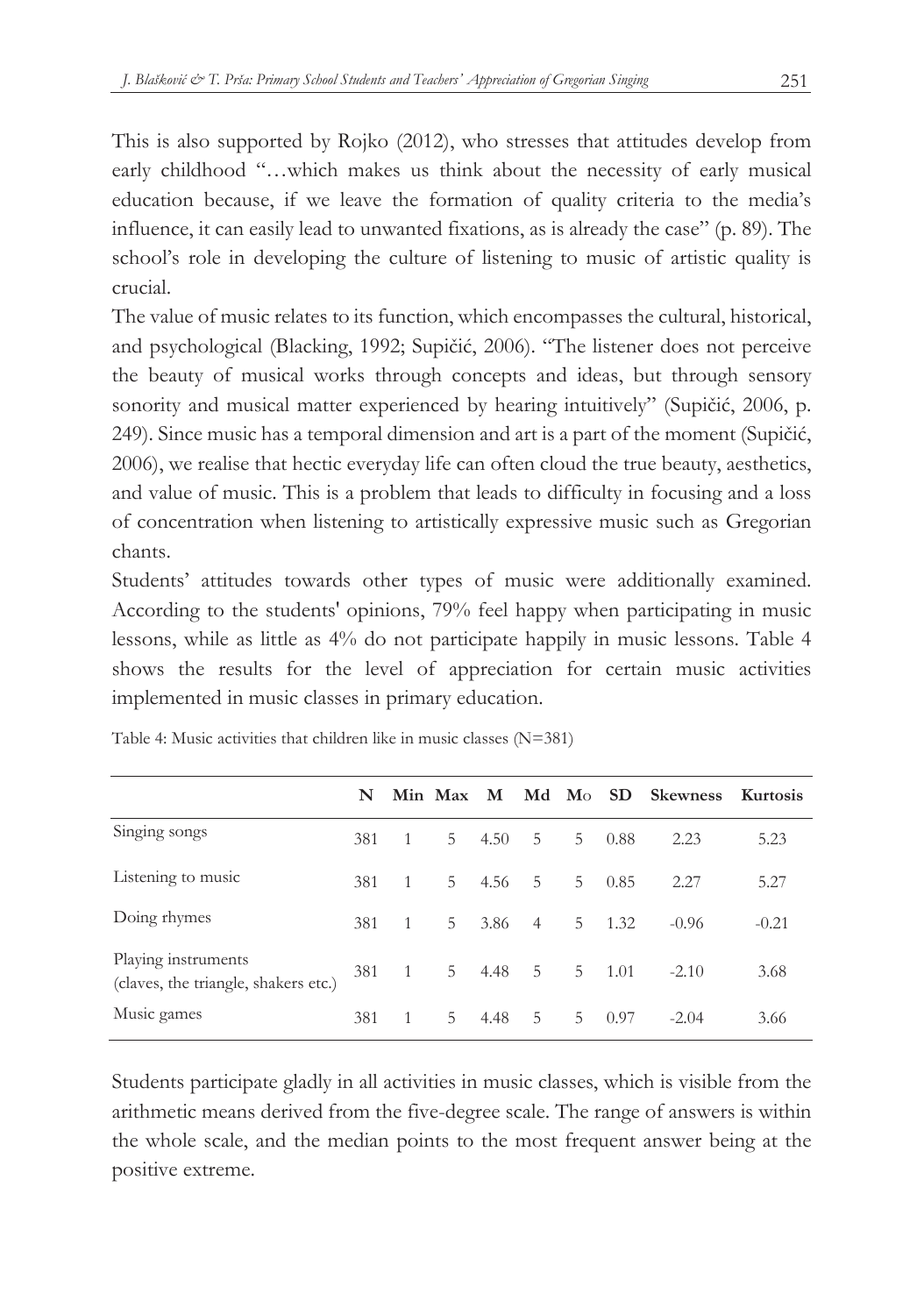The highest arithmetic value is calculated for music listening (M=4.56), followed by singing ( $M=4.50$ ), and then the lowest mean for doing rhymes ( $M=3.86$ ).

We also examined students' additional engagement in music activities. According to *the National Curriculum Framework for Primary Education* (2017), elective classes are students' personal choice. Apart from elective classes in school, pupils can also attend additional music activities outside school, folklore groups, and various vocal and instrumental groups. Most students participate in a choir (20.2%). Rojko (2012) states that choir singing in primary school is the most frequent additional music activity students can join. Only 9.7% of students go to music schools. Pop-rock schools are becoming increasingly popular because they teach children electronic instruments and actual and anthology pop-rock style in a more attractive way. Accordingly, 18.9% of these respondents show interest in the pop-rock schools they attend.

## *Research results for primary education teachers*

Teachers listened to the same five examples of Gregorian chant as the students. The results are shown in Table 5.

|                          | N  |                               | Min Max | M    | Md             | Mo             | <b>SD</b> | <b>Skewness Kurtosis</b> |         |
|--------------------------|----|-------------------------------|---------|------|----------------|----------------|-----------|--------------------------|---------|
| Regina caeli             | 35 | 2                             | 5       | 3.98 | $\overline{4}$ | $\overline{4}$ | 0.79      | $-0.34$                  | $-0.31$ |
| Lumen et revelationem    | 35 | 2                             | 5.      | 3.89 | $\overline{4}$ | 4              | 0.83      | $-0.10$                  | $-0.85$ |
| Ubi caritas              | 35 | $\mathfrak{D}_{\mathfrak{p}}$ | 5.      | 4.00 | 4              | 5              | 0.97      | $-0.41$                  | $-1.07$ |
| Ave Regina coelorum      | 35 | 2                             | 5       | 4.29 | $\overline{4}$ | 5              | 0.79      | $-0.95$                  | 0.57    |
| Victimae paschali laudes | 35 | 2                             | 5       | 4.26 | $\overline{4}$ | 5              | 0.85      | $-0.84$                  | $-0.21$ |

Table 5: Primary education teachers' appreciation for Gregorian singing (N=35)

The arithmetic means from Table 5 show that the teachers enjoyed the music samples (1- I dislike it completely to 5-I like it completely). They like the choral *Ave Regina coelorum* (M=4.29) the most. None of the samples of Gregorian singing was assessed with "I dislike it completely". The hypothesis was set:

H3: It is assumed that primary education teachers will show a statistically significant high appreciation for Gregorian singing.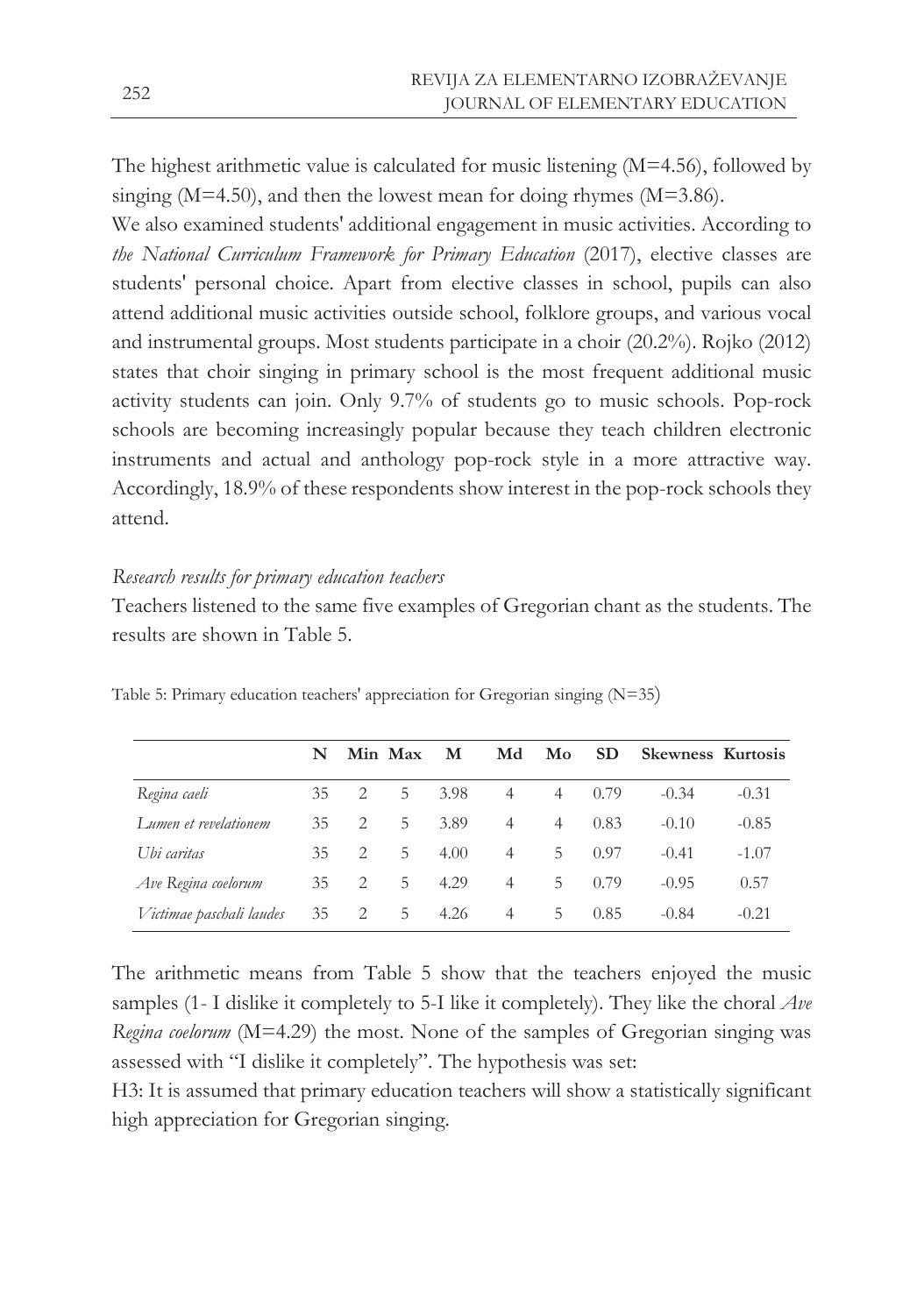|                          |       | df | p     | Mean<br><b>Difference</b> |       | 95% Confidence<br>Interval of the<br>Difference |  |  |
|--------------------------|-------|----|-------|---------------------------|-------|-------------------------------------------------|--|--|
|                          |       |    |       |                           | Lower | Upper                                           |  |  |
| Regina caeli             | 7.006 | 31 | 0.000 | 0.969                     | 0.69  | 1.25                                            |  |  |
| Lumen et revelationem    | 5.638 | 31 | 0.000 | 0.844                     | 0.54  | 1.15                                            |  |  |
| Ubi caritas              | 5.669 | 31 | 0.000 | 0.969                     | 0.62  | 1.32                                            |  |  |
| Ave Regina coelorum      | 8,803 | 31 | 0.000 | 1.250                     | 0.96  | 1.54                                            |  |  |
| Victimae paschali laudes | 7.924 | 31 | 0.000 | 1.219                     | 0.91  | 1.53                                            |  |  |

Table 6: Teachers' appreciation of Gregorian singing (N=35)

\*\* p≤0.01

The hypothesis assuming that teachers of primary education would show a good appreciation for Gregorian singing was tested with the statistical t-test. The results showed a statistically significant difference on all the samples of Gregorian singing, which verifies H3.

Among the teachers, 97.1% had never heard Gregorian singing. Most liked it  $(68.6\%)$ , while 31.4% stated they partly liked it; 57,1% of the teachers would readily listen to Gregorian singing in music lessons, whereas 40% would be partly ready to do so, but 2.9% would never listen to Gregorian chants in music lessons.

The study aimed to establish whether there was a difference between the length of service and the attitude towards Gregorian singing. It is assumed that teachers with longer teaching careers have more experience with the content of textbooks that offer an opportunity for musical diversity and possible acquaintance with the style of Gregorian singing.

H4: It is assumed there is a statistically significant difference between the length of service and teachers' positive appreciation of Gregorian singing.

The fourth hypothesis was tested with the nonparametric Kruskal Wallis test. These results show no statistically significant difference between length of service and the degree of appreciation of Gregorian chants; H4 is thus *rejected.* The reason for this result is probably linked to the small teacher sample. The difference might be more significant if the sample were much bigger.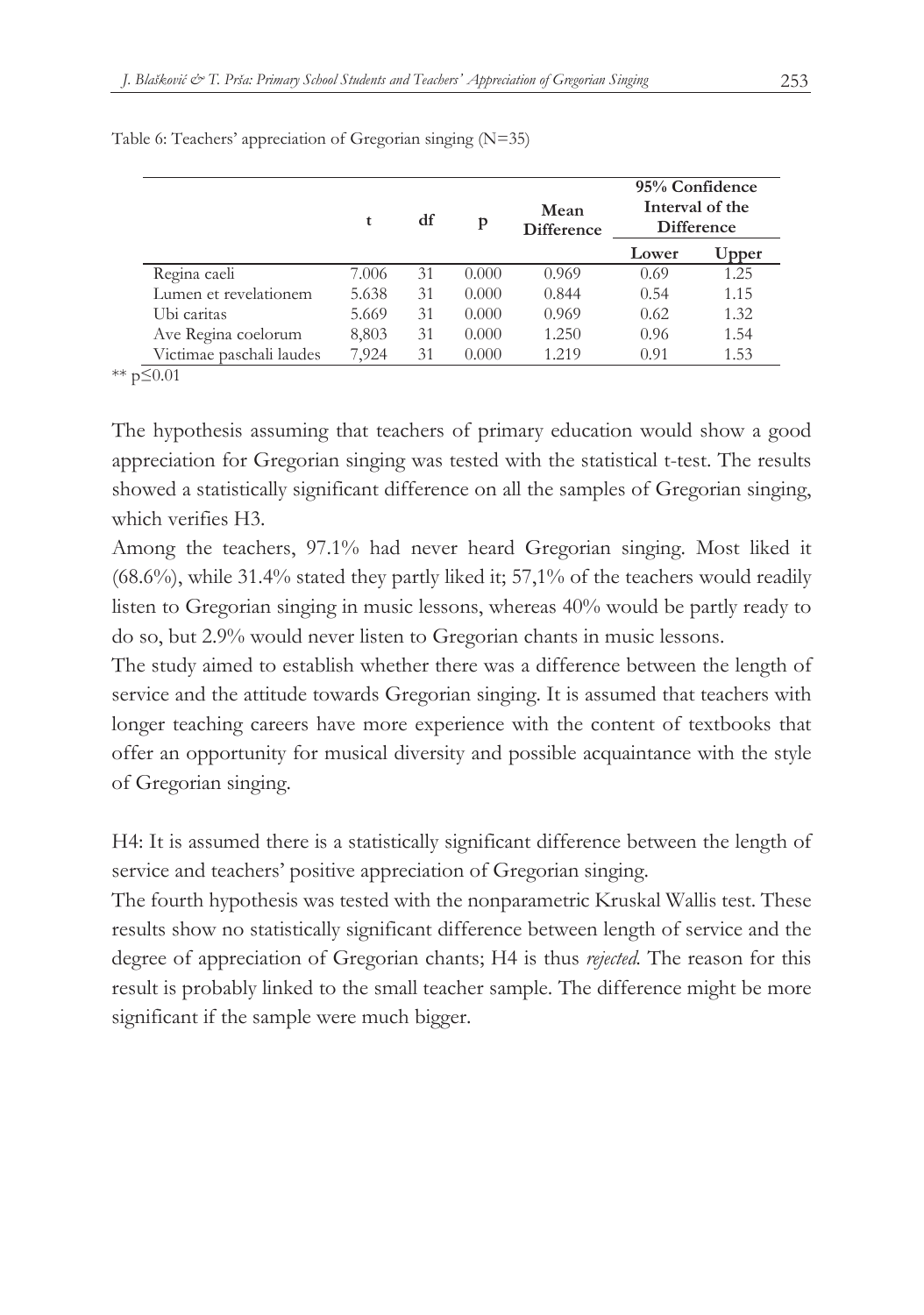| Factor                                          | Years of service | N              | $M_{\rm rank}$ | <b>Kruskal</b><br>Wallis test | $\mathbf{P}$ |
|-------------------------------------------------|------------------|----------------|----------------|-------------------------------|--------------|
|                                                 | from 0-5 years   | 6              | 14.33          |                               |              |
|                                                 | from 6-10 years  | $\overline{2}$ | 12.25          |                               |              |
| Regina caeli                                    | from 11-20 years | $\overline{4}$ | 18.50          |                               |              |
|                                                 | from 21-30 years | 7              | 17.79          |                               |              |
|                                                 | over 30 years    | 16             | 20.06          | 2.363                         | 0.669        |
|                                                 | Total            | 35             |                |                               |              |
|                                                 | from 0-5 years   | 6              | 20.00          |                               |              |
|                                                 | from 6-10 years  | $\overline{2}$ | 14,50          |                               |              |
| Lumen et revelationem                           | from 11-20 years | $\overline{4}$ | 14.50          |                               |              |
|                                                 | from 21-30 years | 7              | 15.93          |                               | 0.789        |
|                                                 | over 30 years    | 16             | 19.47          | 1.709                         |              |
|                                                 | Total            | 35             |                |                               |              |
|                                                 | from 0-5 years   | 6              | 16.67          |                               |              |
|                                                 | from 6-10 years  | $\overline{2}$ | 13.00          |                               |              |
| Ubi caritas                                     | from 11-20 years | $\overline{4}$ | 15.25          |                               |              |
|                                                 | from 21-30 years | 7              | 18.79          | 1.371                         |              |
|                                                 | over 30 years    | 16             | 19.47          |                               | 0.849        |
|                                                 | Total            | 35             |                |                               |              |
|                                                 | from 0-5 years   | 6              | 19.50          |                               |              |
|                                                 | from 6-10 years  | 2              | 9.50           |                               |              |
|                                                 | from 11-20 years | $\overline{4}$ | 11.75          |                               |              |
|                                                 | from 21-30 years | 7              | 15.00          | 6.140                         | 0.189        |
|                                                 | over 30 years    | 16             | 21.38          |                               |              |
|                                                 | Total            | 35             |                |                               |              |
|                                                 | from 0-5 years   | 6              | 16.67          |                               |              |
|                                                 | from 6-10 years  | $\overline{2}$ | 9.50           |                               |              |
|                                                 | from 11-20 years | $\overline{4}$ | 18.25          |                               |              |
| Ave Regina coelorum<br>Victimae paschali laudes | from 21-30 years | 7              | 16.50          | 2.727                         | 0.605        |
|                                                 | over 30 years    | 16             | 20.16          |                               |              |
|                                                 | Total            | 35             |                |                               |              |

Table 7: Results of the Kruskal Wallis test for differences between teachers' length of service and the degree of appreciation for Gregorian singing (N=35)

Apart from examining musical attitudes towards Gregorian singing, we looked at teachers' attitudes concerning music lessons. Subjects addressed whether they were happy to carry out music lessons. The results show an affirmative response to this question (M=4.09).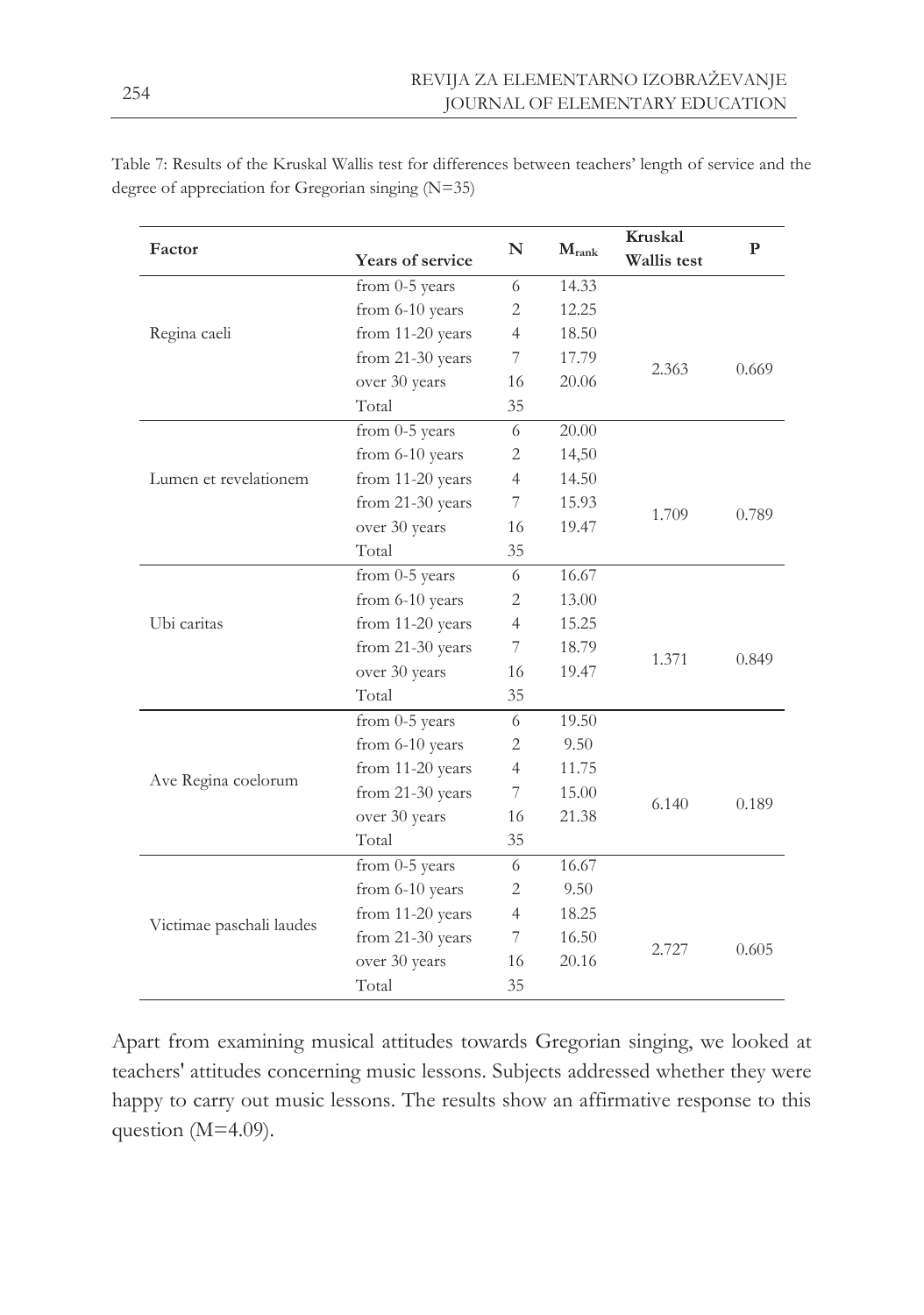Table 8 shows the teachers' assessment of their familiarity with the musical areas implemented in primary education music lessons. Teachers were also questioned about how readily they performed certain music lesson topics on a scale from 1-I do not perform these at all gladly, to 5 - I am fully ready to carry these out).

|                                       |              |   |  |                                       | N Min Max M Md Mo SD Skewness Kurtosis |         |
|---------------------------------------|--------------|---|--|---------------------------------------|----------------------------------------|---------|
| Singing                               | $35 \quad 3$ |   |  | 5 4.06 4 4 0.73                       | $-0.09$                                | $-1.02$ |
| Listening to music                    | 35 3         |   |  | 5 3.92 4 4 0.66                       | 0.09                                   | $-0.56$ |
| Playing (children's instruments) 35 1 |              | 5 |  | 3.66 4 4 0.97                         | $-0.68$                                | 0.46    |
| Musical creativity                    | 35 2         |   |  | $5\quad 3.92\quad 4\quad 4\quad 0.74$ | $-0.32$                                | 0.04    |

Table 8: Assessment of familiarity with musical areas (N=35)

Teachers gave a positive assessment of their familiarity with all areas of music. The highest assessment, according to the arithmetic mean, occurs in the singing domain (M=4.06), which is represented the most in music lessons. This corroborates the findings of a study by Žarinac (2017), who determined through analysis that the majority of the content prescribed by the Ministry of Science and Education involved singing. This area is represented 30% more than music listening. According to teachers, other areas have closely equal arithmetic means. The teachers assessed the domain of playing most poorly, which is also obvious from the range of answers. Only the area of playing was evaluated using the entire scale from 1 to 5.

Chart 2 displays the results in connection with teachers' favourite music activity in lessons. The respondents could choose more than one answer.



| Sing children' songs             |       |  |    |    |  |  |       |       | 7 % |
|----------------------------------|-------|--|----|----|--|--|-------|-------|-----|
| Music listening                  |       |  |    |    |  |  |       | 65,7% |     |
| Rhymes                           | 37,1% |  |    |    |  |  |       |       |     |
| Play children's instruments      | 60,0% |  |    |    |  |  |       |       |     |
| Musical games                    |       |  |    |    |  |  | 62,9% |       |     |
| Contents from musical creativity | 37,1% |  |    |    |  |  |       |       |     |
|                                  |       |  | 30 | 40 |  |  |       | 80    | 90  |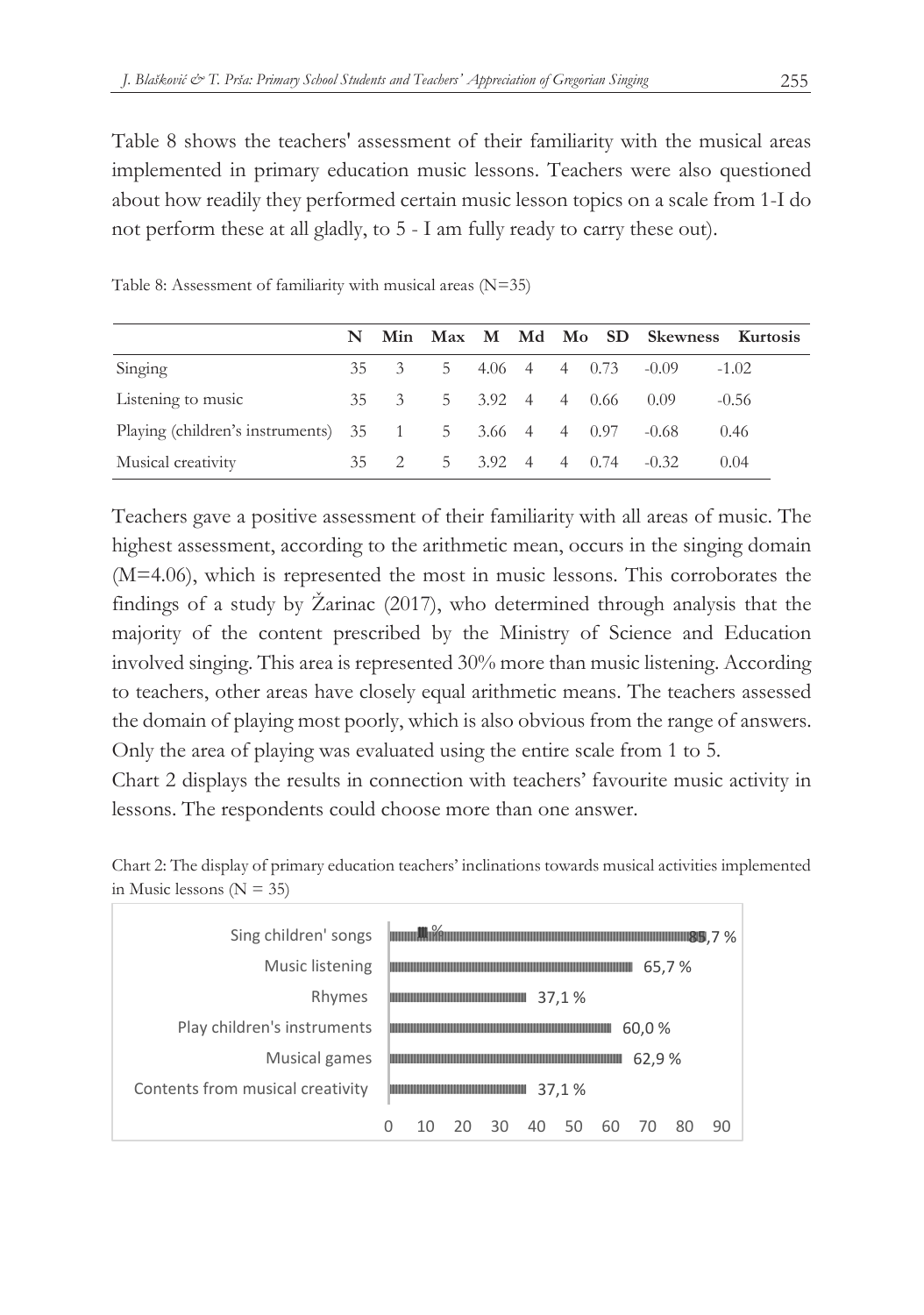It is visible from the chart that they are most comfortable singing children's songs (85.7%), while doing rhymes (37.1%) or musical creativity activities (37,1) with children are not among the favourites.

Teachers' cultural activity, i.e., attending concerts and cultural events, was additionally examined. Most teachers go to concerts, opera houses, or musicals and attend other cultural-music events several times a year (45.7%). Only 5.7% of the teachers go to concerts on a weekly basis, whereas 11.4% never attend concerts. Moreover, 34.4% of the subjects go to concerts once a year.

Musical education is a linear process that implies a causal relationship between students and teachers. School, i.e., teachers have an influence on students' musical education and their development of sensitivity to artistically valuable music.

## **Conclusion**

As a crucial segment of education in schools of general education, classroom listening should be structured so that students become acquainted with as many varied musical styles as possible. Including art in the educational process is of great significance for the development of students' musical sensibility. As with any art, music is tied to the time in which it was created and is a living reflection and expression of the society from which it sprung. Gregorian singing is unique in its musical construction. With its broad expressivity, which was noted as early as the 11th century by Guido from Arezzo, it is certainly suitable for offering deeper insight into the human inner world of feeling that can enrich the listener profoundly, particularly a child in the educational process. UNESCO's *Guidelines for Arts Education* (2006) advocate the development of aesthetics, creativity, creative thinking ability and reflection through artistic education, which is the fundamental right of every child and young person. So, every student has a right to become familiar with music, including Gregorian singing, which is the foundation of the whole Western European tradition (Chailley, 2006; Koprek, 2013). Systematic musical education through listening, from the earliest age, forms a quality music consumer and critic. The results of this study reveal that students and teachers show a statistically significant appreciation of Gregorian singing and enjoy experiencing this content in music classes. The study determined that older students are less open to new musical forms such as the chant, while students in the first two forms listen to it with more openness and ease of acceptance.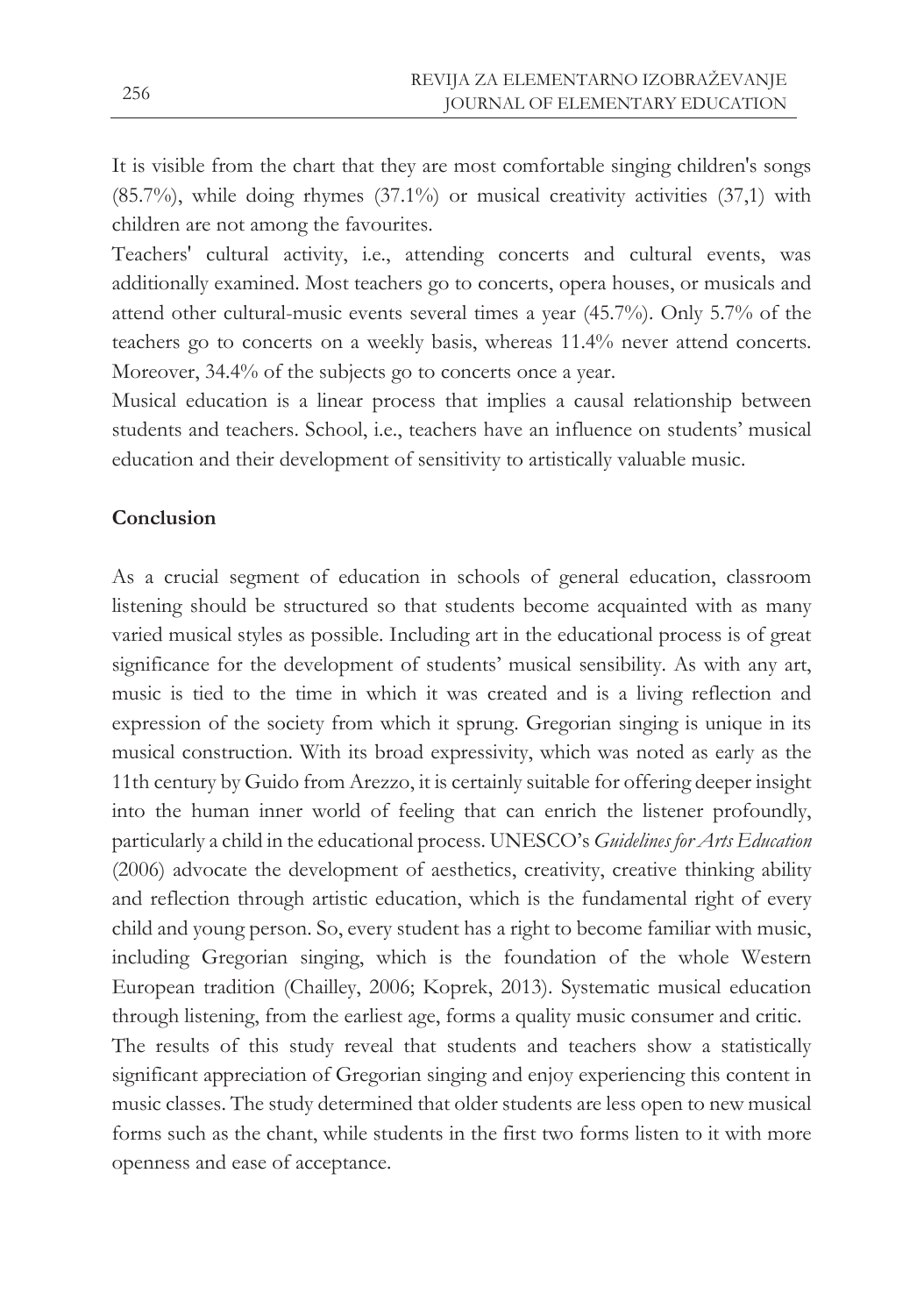Although most subjects report a positive appreciation of Gregorian singing, this musical form is not included in primary music education. The results also show no connection between the length of service and the degree of appreciation for Gregorian singing.

From the artistic and scientific perspectives, Gregorian singing should be part of the educational process. Including Gregorian singing in the educational curriculum would widen the view of the music world for today's student generation, while contributing to the development of tolerance and plurality in our contemporary global society.

#### **References**

Blacking, J. (1992). *Pojam muzikalnosti*. [How Musical is Man?]. Beograd: Nolit.

- Blašković, J. (2015). *Pevsko izobraževanje študentov predšolske vzgoje na pedagoških fakultetah v Sloveniji in na Hrvaškem*. [Singing education of students in preschool studies at the faculties of education in Slovenia and Croatia]. Doktorska disertacija. Univerza v Ljubljani: Akademija za glasbo, Ljubljana.
- Blašković, J., and Prša, T. (2017). Experience and attitude of primary school students towards Gregorian singing. *The Journal of Music Education of the Academy of Music in Ljubljana, 27*, 133– 144
- Borota, B. (2013). *Glasbene dejavnosti in vsebine*. Koper: Univerza na Primorskem, Znanstvenoraziskovalno središče, Univerzitetna založba Annales.
- Bunič, S. (2013). *Glasbeni okus in glasbene preference študentov ljubljanskih fakultetov*. [Musical Taste and Music Preferences of Students at Faculties in Ljubljana]. Ljubljana: Univerza v Ljubljani. Akademija za glasbo. Oddelek za glasbeno pedagogiko. Diplomsko delo.
- Chailley, J. (2006). *Povijest glazbe srednjega vijeka*. [History of Medieval Music]. Zagreb: Hrvatsko muzikološko društvo.
- Chamorro-Premuzic, T., and Furnham, A. (2007). Personality and music: Can traits explain how people use music in everyday life? *British Journal of Psychology, 98*, 175–185. doi: 10.1348/000712606X111177
- Cohen, S. (1991). *Rock culture in Liverpool: Popular music in the making*. Oxford: Oxford University Press. Retrieved from http://musicology.ff.cuni.cz/pdf/carr/Cohen\_RockCultureLiverpoolIntroCh7.pdf (Accessed 3.3.2014.)
- De la Motte-Haber, H., Jehne, S. (1976) Der Einfluss des Musikunterrichts auf das musikalische Werturteil von sechs- und zehnjährigen Kindern. *Musik und Bildung*, *1*, 5–9.
- Dobrota, S. (2008). *Popularna glazba, glazbena nastava i glazbeni ukus mladih*. [Popular music, music education and musical preferences of young people]*.* Doktorska disertacija. Sveučilište u Zagrebu, Filozofski fakultet.
- Dobrota, S. (2012). *Uvod u suvremenu glazbenu pedagogiju*. Split: Filozofski fakultet Sveučilišta u Splitu.
- Dobrota, S., and Ćurković, G. (2006). Glazbene preferencije djece mlađe školske dobi. [Musical preferences of young learners]. *Život i škola*, (15–16), 1–2.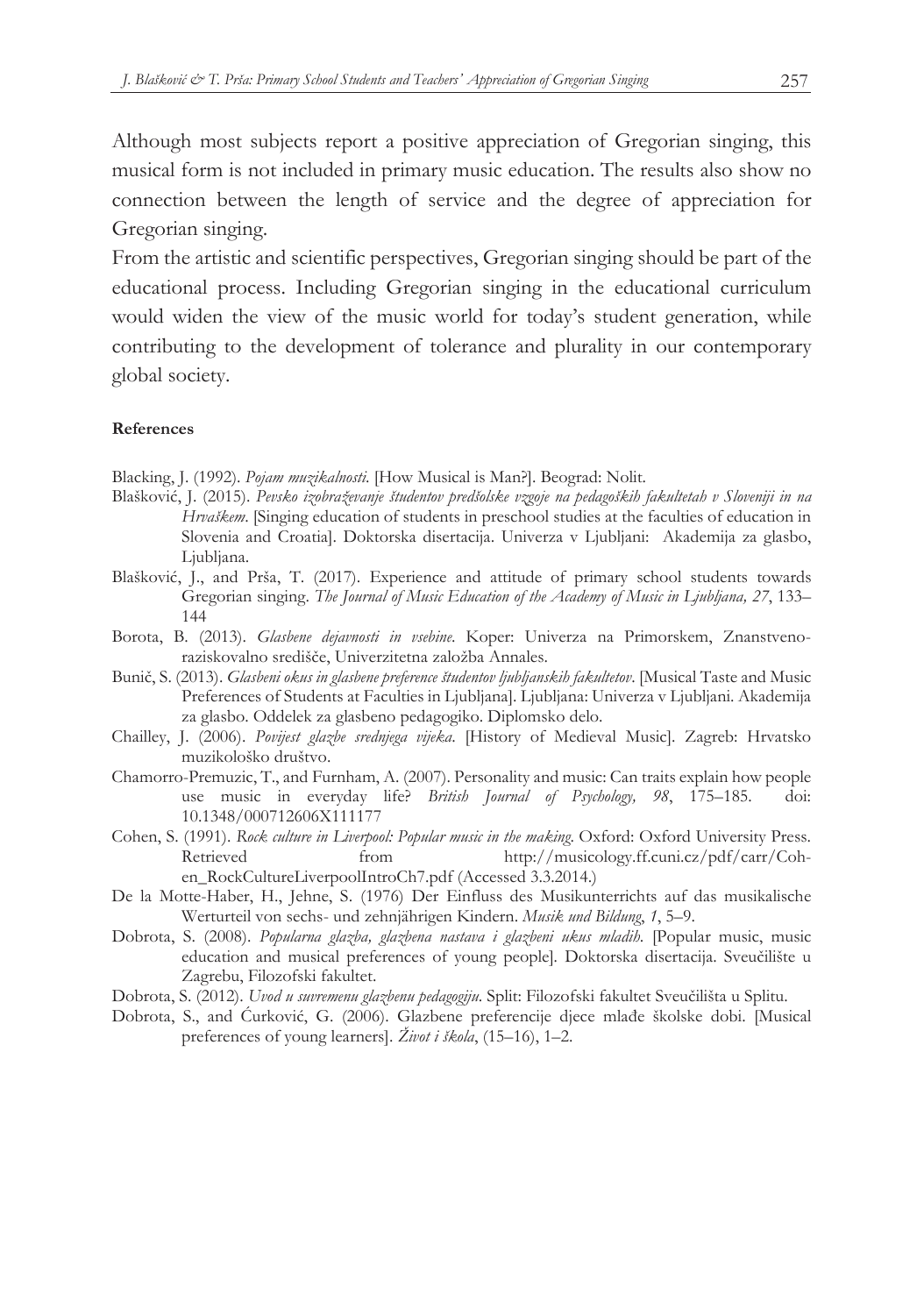- Dobrota, S., and Reić Ercegovac, I. (2009). Glazbene preferencije mladih s obzirom na neke sociodemografske varijable. [Adolescent musical preferences with regard to sociodemographic variables]*. Odgojne znanosti*, *11*(2), 381–398.
- Dobrota, S., Reić Ercegovac, I. (2012). Odnos emocionalne kompetentnosti i prepoznavanja emocija u glazbi. [The Relationship between Emotional Competence and Recognizing Emotions in Music]. *Društvena istraživanja Zagreb*, 21, *4*(118), 969–988.
- Dobrota, S., and Reić Ercegovac, I. (2016). *Zašto volimo ono što slušamo: Glazbeno-pedagoški i psihološki aspekti glazbenih preferencija*. [Why we like what we listen to: musical-pedagogical and psychological aspects of music preferences]. Split: Filozofski fakultet u Splitu.
- Dobrota, S., and Tomić-Ferić, I. (2006). Sociokulturalni aspekti glazbenih preferencija studentica studija za učitelje primarnog obrazovanja u Splitu. [Social and cultural aspects of musical preferences of pre-service students at the teacher training college in Split]. *Odgojne znanosti*, *8*(1), 263–278.
- Droe, K. L. (2008). The Effect of Teacher Approval and Disapproval of Music Performed in a Rehearsal Setting on Music Preferences. *Journal of Research in Music Education*, *56*(3), 267–278. doi: 10.1177/0022429408326800
- Firth, S. (1996). Music and identity. *Questions of Cultural Identity* (eds. Hall, S. and du Gay, P.) Retrieved from http://www9.georgetown.edu/faculty/irvinem/theory/Frith-Mu–sic-and-Identity-1996.pdf (Accessed: 16.2.2014.)
- Hallam, S. (2006). *Music Psychology in Education*. London: Institute of Education, University of London.
- Hargreaves, D. J., Miell, D., Macdonald, R. A. R. (2002). What are musical identities, and why are they important? (1-20). Macdonald, R., Hargreaves, D.J., and Miell, D. (Eds). *Handbook of Musical Identities.* (Chapter 1). Retrieved from http://fd-slive.oup.com/www.oup.com/academ– ic/pdf/13/9780198509325.pdf (Accessed: 23.2.2014.)
- Hirano, M. (2010). *The Influences of Environment on the Music Preferences of Children with and without Disabilities.* College of Music. Florida State University. Florida. Electronic Theses, Treatises and Dissertations. Retrieved from http://diginole.lib.fsu.edu/cgi/vie–wcontent.cgi?article=2011&context=etd (Accessed: 9.12.2011.)
- Hudson, R. (2006). Regions and place: music, identity and place. *Progress in Human Geography*, *30*: 626. Retrieved from http://www.scribd.com/doc/130189852/HUDSON-Ray-2006-Regionsand-place-music-identity-and-place-pdf (Accessed: 25.2.2014.)
- Kemp, A. E. (1996). *Music preferences and listening styles. The musical temperament: Psychology and personality of musicians.* New York: Oxford University Press.
- Klaić, B. (1985). *Rječnik stranih riječi*. [Dictionary of Foreign Words]. Zagreb: Nakladni zavod MH.
- Koprek, K. (2006). Gregorijansko napjevi Velikog tjedna. [Gregorian Chants during Holy Week]. *Povijesni prilozi*, *31*(31), 121–148.
- Koprek, K. (2008). Glazba kao sredstvo evangelizacije. Razmišljanja o duhovnoj, svetoj i liturgijskoj glazbi. [Music as a Means of Evangelization. Thoughts on spiritual, sacred, and liturgical music]. *Obnovljeni život*, *63*(2), 127–137.
- Koprek, K. (2013). *Snaga pjevane Riječi*. *Paleografsko-semiološke prosudbe srednjovjekovnih gregorijanskih napjeva.* [The power of sung words. Palaeographic-semiotic estimations of medieval Gregorian chants]. Zagreb: Hrvatsko društvo crkvenih glazbenika.
- Lundberg, D. (2010). Music as identity marker: individual vs. collective. Côrte-Real, Maria de São Jose (ed). *Migracões Journal – Special Issue Music and Migration*, *7*, 29-43. Retrieved from http://www.oi.acidi.gov.pt/docs/Revista\_7EN/Migracoes7INGp29p43.pdf (Accessed: 23. 2. 2014)
- Martinjak, M. (1997). *Gregorijansko pjevanje: baština i vrelo rimske liturgije*. [Gregorian Singing: Heritage and Spring of Roman Liturgy]. Zagreb: Hrvatsko društvo crkvenih glazbenika i Institut za crkvenu glazbu "Albe Vidaković".
- Martinjak, M. (2005). *Orguljska pratnja gregorijanskih napjeva*. [Organ accompaniment of Gregorian chant]. Zagreb: Glas koncila.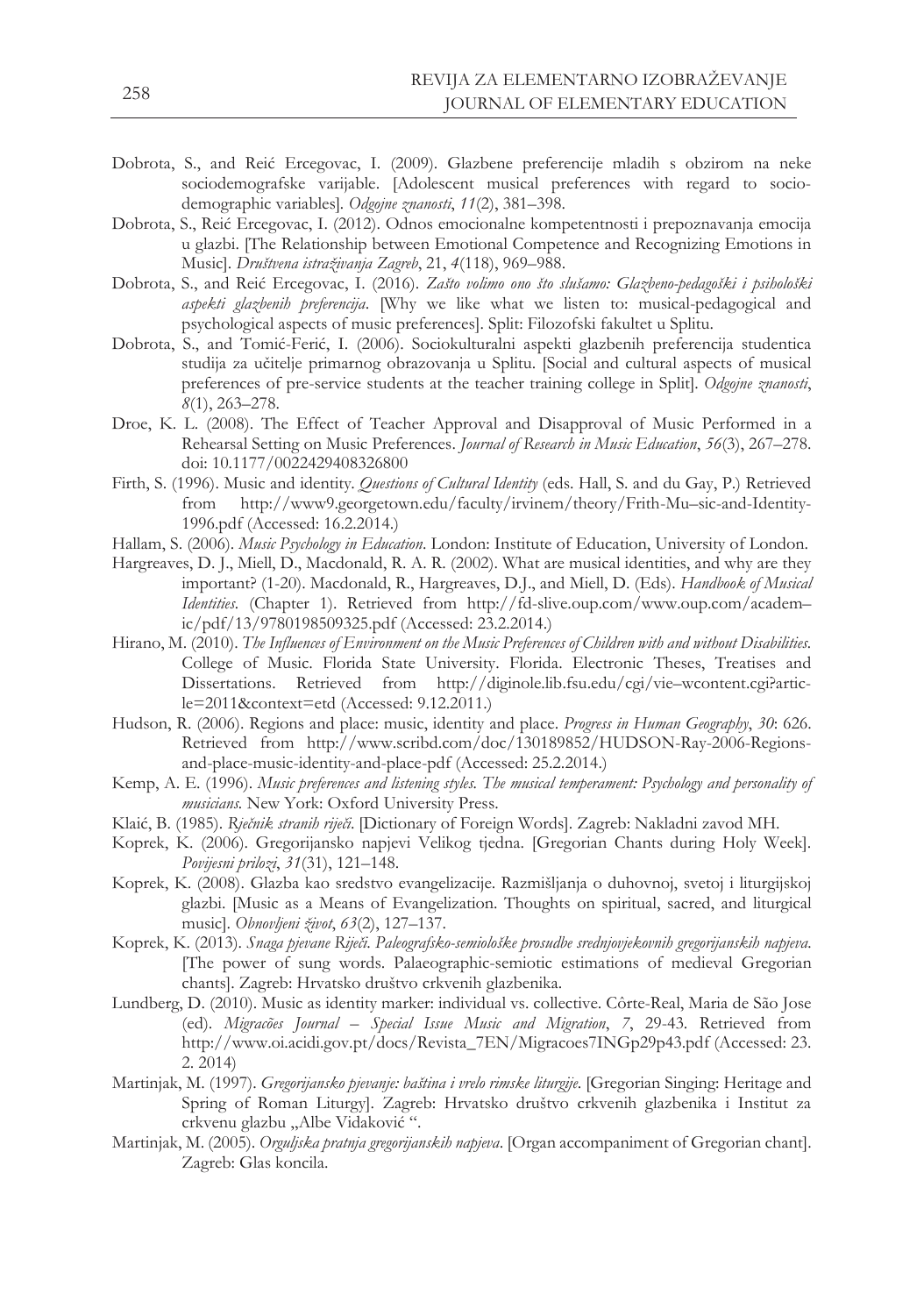Mirković-Radoš, K. (1996). *Psihologija muzike*. Beograd: Zavod za udžbenike i nastavna sredstva.

- *Nacionalni kurikulum za osnovnoškolski odgoj i obrazovanje*. *Prijedlog nakon javne rasprave* [National Curriculum for Primary Education. Proposition after Public Debate]. (2017). Ministarstvo znanosti i obrazovanja, Republika Hrvatska. Retrieved from https://mzo.hr/sites/default/files/dokumenti/2017/OBRAZOVANJE/NACION-KURIK/nacionalni\_kurikulum\_za\_os– novnoskolski\_odgoj\_i\_obrazovanje.pdf (Accessed: 26.6.2018.)
- *Nastavni plan i program za osnovnu školu.* [Teaching Curriculum for Primary School]. (2013). Ministarstvo znanosti, obrazovanja i športa. Republika Hrvatska. Retrieved from https://mzo.hr/sites/d– efault/files/migrated/nastavni\_plan\_i\_program\_za\_os\_2013.pdf (Accessed: 12.3.2017.)
- Nater, U. M., Krebs, M., and Ehlert, U. (2005). Sensation seeking, music preference, and psychophysiological reactivity to music. *Musicae Scientiae*, *9*, 239–254. doi: 10.1177– /102986490500900205
- North, A. C., and Hargreaves, D. J. (2007). Lifestyle correlates of musical preference: 2. Media, leisure time and music. *Psychology of Music*, *35*(2), 179-200. doi: 10.1177/–0305735607070302
- Pearson, J. L., and Dollinger, S. J. (2003). Music preference correlates of Jungian types. *Personality and Individual Differences*, *36*(5), 1005-1008. DOI: 10.1037/a0034493
- Perkins, S. (2008). Personality and Music: An Examination of the Five-Factor Model in Conjunction with Musical Preference. Retrieved from https://digitalrepository–.wheatoncollege.ed– u/bitstream/handle/11040/5777/08\_Perkins.pdf?sequence=1 (Accessed: 9.12.2011).
- Popović, A. (2006). *Ličnosti i glazbene preferencije.* [Personality and music preferences]. *Filozofski fakultet.*  Odsjek za psihologiju. Sveučilište u Zagrebu. Diplomski rad. Retrieved from http://darhiv.ffzg.unizg.hr/78/1/AnteaPopovic.pdf (Accessed: 21.3.2012.)
- Porterfield, R. (2014). Melodic Function and Modal Process in Gregorian Chant. Doctoral dissertation. New York. The City University of New York. Retrieved from https://academicwork– s.cuny.edu/cgi/viewcontent.cgi?referer=https://www.google.hr/&httpsredir=1&article=1 091&context=gc\_etds (Accessed: 24.3.2018.)
- Rawlings, D, Hodge, M., Sheer, D., and Dempsey, A. (1995). Tough mindedness and preferences for musical excerpts, categories and triads. *Psychology of Music, 23*, 63–80.
- Rawlings, D., and Leow, S. H. (2008). Investigating the role of psychoticism and sensation seeking in predicting emotional reactions to music. *Psychology of Music*, *36*(3), 269–287. doi: 10.1177/0305735607086042
- Reić Ercegovac, I., and Dobrota, S. (2011). Povezanost između glazbenih preferencija, sociodemografskih značajki i osobina ličnosti iz petfaktorskoga modela. [The relationship between musical preferences, sociodemographic characteristics and the big five personality traits]. *Psihologijske teme 20*(1), 47–66.
- Rentfrow, P. J. and Gosling, S. D. (2003). The do re mi's of everyday life: The structure and personality correlates of music preferences. *Journal of Personality and Social Psychology*, *84*, 1236–1256. doi: 10.1037/0022-3514.84.6.1236
- Rice, T. (2007). Reflection on Music and Identity in Ethnomusicology. *Musicology*, *7*, 17–38. Retrieved from http://www.doiserbia.nb.rs/img/doi/1450-9814/2007/1450-9–8140707017R.pdf (Accessed: 23.2.2014.)
- Rojko, P. (2012). *Metodika nastave glazbe: teorijsko – tematski aspekti.* [Methodology of Music Teaching: Theoretical Thematic Aspects]. Retrieved from https://bib.irb.hr/dat–oteka/566005.ROJ– KO\_Metodika\_nastave\_glazbe.\_Teorijsko\_tematski\_aspekti.pdf (Accessed: 20.9.2017.)
- Schäfer, T. (2008). *Determinants of Music Preference.* (Bestimmungsgrößen für Musikpräferenz). Dissertation. Der Philosophischen Fakultät der Technischen Universität Chemnitz, Chemnitz. Retrieved from http://www.qucosa.de/fileadmin/data/qucosa/docu–ments/5– 749/data/DissertationThomasSchaefer.pdf (Accessed: 9.12.2011)